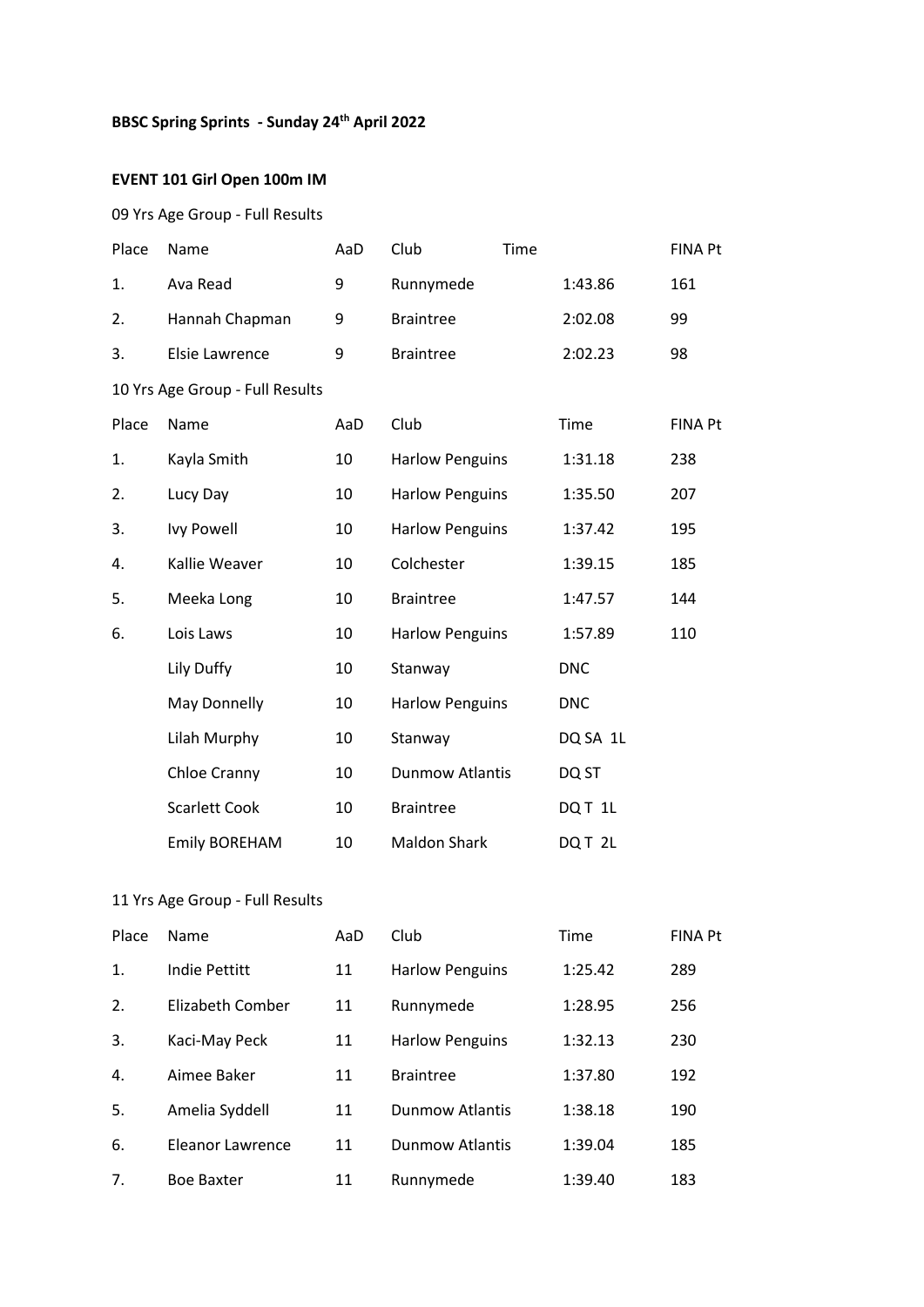| 8.    | Jasmyn Sampson                  | 11               | <b>Braintree</b>       | 1:39.79 | 181            |
|-------|---------------------------------|------------------|------------------------|---------|----------------|
| 9.    | <b>Hayley FRIEDLEIN</b>         | 11               | <b>Maldon Shark</b>    | 1:39.93 | 180            |
| 10.   | <b>Isabelle Reeve</b>           | 11               | <b>Braintree</b>       | 1:40.13 | 179            |
| 11.   | Mya Atkins                      | 11               | <b>Braintree</b>       | 1:40.30 | 178            |
| 12.   | Amber Thompson                  | 11               | <b>Dunmow Atlantis</b> | 1:40.93 | 175            |
| 13.   | Lillian Lawrence                | 11               | <b>Braintree</b>       | 1:48.34 | 141            |
| 14.   | <b>Emily Death</b>              | 11               | <b>Harlow Penguins</b> | 1:50.76 | 132            |
| 15.   | <b>Maddison Fargeot</b>         | 11               | <b>Harlow Penguins</b> | 1:54.33 | 120            |
|       | 12 Yrs Age Group - Full Results |                  |                        |         |                |
| Place | Name                            | AaD              | Club                   | Time    | <b>FINA Pt</b> |
| 1.    | Kornelia Jagodzinska            | 12               | Runnymede              | 1:25.39 | 289            |
| 2.    | Sofia Costella                  | 12               | Runnymede              | 1:27.37 | 270            |
| 3.    | Phoebe Jennings                 | 12               | <b>Braintree</b>       | 1:27.86 | 266            |
| 4.    | <b>Heloise Frost</b>            | 12               | <b>Dunmow Atlantis</b> | 1:30.42 | 244            |
| 5.    | Orlagh Northgrave               | 12               | <b>Braintree</b>       | 1:31.31 | 237            |
| 6.    | Thea Rule                       | 12               | <b>Dunmow Atlantis</b> | 1:32.63 | 227            |
| 7.    | Heidi Cooper                    | 12               | <b>Harlow Penguins</b> | 1:34.25 | 215            |
| 8.    | <b>Bessie RATLEY</b>            | 12               | <b>Maldon Shark</b>    | 1:34.69 | 212            |
| 9.    | Freya Lynch-McKibbin            | 12               | <b>Dunmow Atlantis</b> | 1:34.92 | 211            |
| 10.   | Kayla Paxton                    | 12               | <b>Braintree</b>       | 1:35.05 | 210            |
| 11.   | Orla Thompson                   | 12               | Runnymede              | 1:36.20 | 202            |
| 12.   | Ava McCarthy                    | 12               | <b>Harlow Penguins</b> | 1:38.42 | 189            |
| 13.   | Caitlyn Jones                   | 12               | Runnymede              | 1:40.04 | 180            |
| 14.   | Amelia McCreath                 | 12               | <b>Dunmow Atlantis</b> | 1:45.35 | 154            |
| 15.   | Isla Munro                      | 12               | <b>Dunmow Atlantis</b> | 1:50.90 | 132            |
|       | Amber Guilder 12                | <b>Braintree</b> | DQT <sub>1L</sub>      |         |                |
|       | 13 Yrs Age Group - Full Results |                  |                        |         |                |
| Place | Name                            | AaD              | Club                   | Time    | <b>FINA Pt</b> |
| 1.    | Summer Buckland                 | 13               | <b>Harlow Penguins</b> | 1:14.81 | 431            |
| 2.    | Holly Underdown                 | 13               | <b>Braintree</b>       | 1:15.96 | 411            |
| 3.    | Freya Gordon                    | 13               | <b>Harlow Penguins</b> | 1:22.73 | 318            |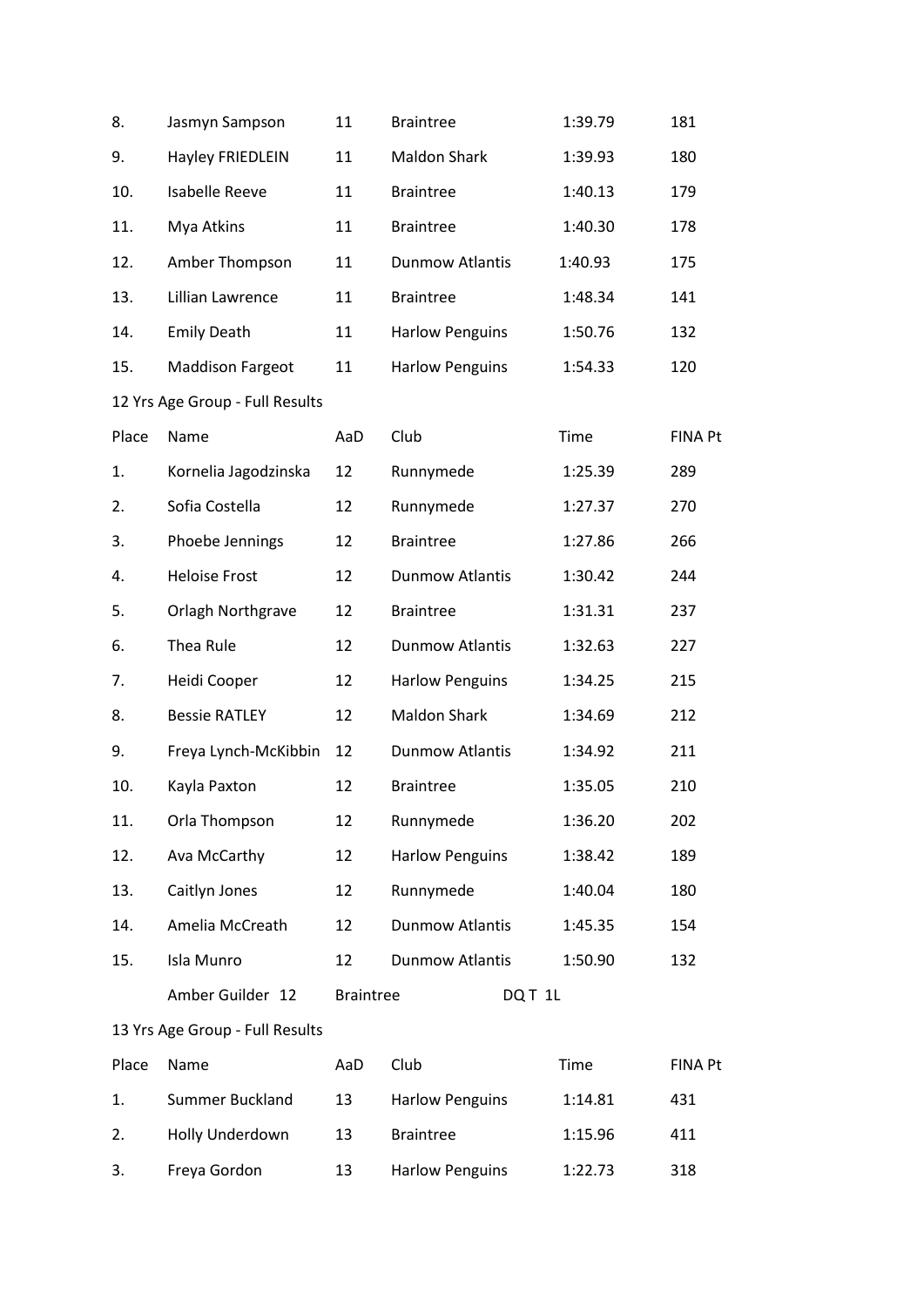| 4. | Esmee Reeve              | 13 | <b>Braintree</b>       | 1:23.78 | 306 |
|----|--------------------------|----|------------------------|---------|-----|
| 5. | Isabel Conner            | 13 | Runnymede              | 1:24.66 | 297 |
| 6. | <b>Tiffany Fox</b>       | 13 | <b>Harlow Penguins</b> | 1:26.54 | 278 |
| 7. | Juliette Rouyer-Brown 13 |    | Runnymede              | 1:41.05 | 174 |
| 8. | Anna Sanders             | 13 | Dunmow Atlantis        | 1:48.85 | 139 |
|    | Kayleigh Peacock         | 13 | <b>Harlow Penguins</b> | DQT 2L  |     |

| Place | Name                 | AaD | Club                | Time    | <b>FINA Pt</b> |
|-------|----------------------|-----|---------------------|---------|----------------|
| 1.    | Kathryn Edwards      | 14  | <b>Braintree</b>    | 1:14.40 | 438            |
| 2.    | Jessie Skelt         | 14  | <b>Braintree</b>    | 1:17.56 | 386            |
| 3.    | Sophie Ball          | 14  | <b>Braintree</b>    | 1:18.23 | 376            |
| 4.    | Francesca Baker      | 14  | <b>Braintree</b>    | 1:21.72 | 330            |
| 5.    | <b>Connie RATLEY</b> | 14  | <b>Maldon Shark</b> | 1:23.16 | 313            |

| Place | Name                     | AaD | Club                   | Time       | <b>FINA Pt</b> |
|-------|--------------------------|-----|------------------------|------------|----------------|
| 1.    | <b>Rachel Sale</b>       | 15  | Stanway                | 1:12.96    | 464            |
| 2.    | Evie Jamieson            | 15  | <b>Harlow Penguins</b> | 1:16.40    | 404            |
| 3.    | Darcy Coburn             | 17  | <b>Braintree</b>       | 1:17.48    | 387            |
| 4.    | <b>Ellie Cakebread</b>   | 17  | <b>Braintree</b>       | 1:17.83    | 382            |
| 5.    | Jorja Sampson            | 15  | <b>Braintree</b>       | 1:19.17    | 363            |
| 6.    | Kirsten Smith            | 16  | Stanway                | 1:19.25    | 362            |
| 7.    | Olivia Perrin            | 15  | <b>Harlow Penguins</b> | 1:22.07    | 326            |
| 8.    | Grace Hardison-Taylor 15 |     | <b>Braintree</b>       | 1:25.91    | 284            |
|       | Francesca Jones          | 15  | Runnymede              | <b>DNC</b> |                |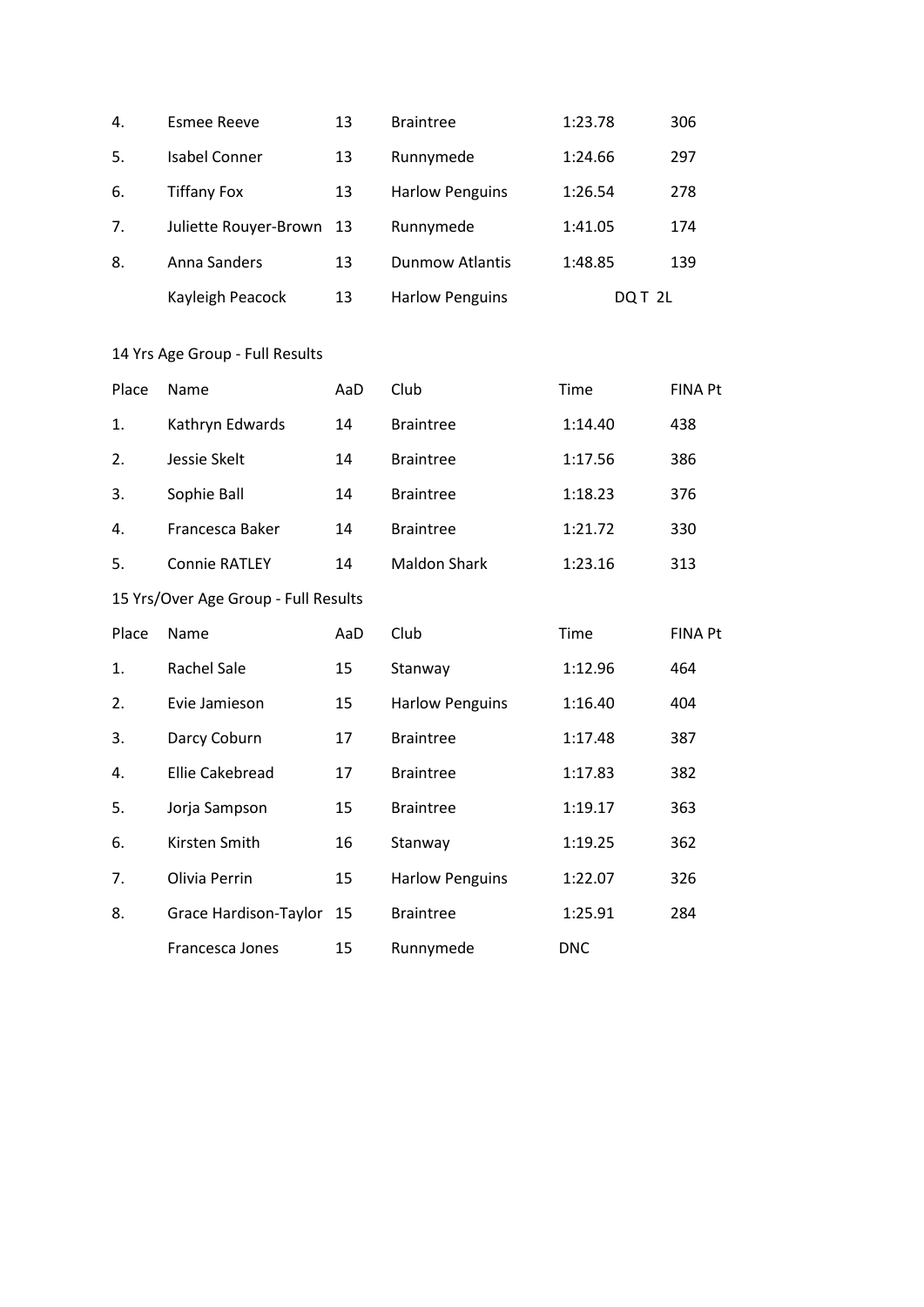#### **EVENT 102 Boy Open 100m IM**

|       | 09 Yrs Age Group - Full Results |     |                        |          |                |
|-------|---------------------------------|-----|------------------------|----------|----------------|
| Place | Name                            | AaD | Club                   | Time     | <b>FINA Pt</b> |
| 1.    | <b>Bobby Mercer</b>             | 9   | <b>Harlow Penguins</b> | 1:38.78  | 124            |
| 2.    | Ethan DAVISON                   | 9   | <b>Maldon Shark</b>    | 1:45.92  | 100            |
| 3.    | <b>Braden Barnacle</b>          | 9   | <b>Braintree</b>       | 1:50.51  | 88             |
|       | Hayden Whele                    | 9   | <b>Braintree</b>       | DQ SA 1L |                |
|       | 10 Yrs Age Group - Full Results |     |                        |          |                |
| Place | Name                            | AaD | Club                   | Time     | <b>FINA Pt</b> |
| 1.    | Arian Kurmanbayev               | 10  | <b>Dunmow Atlantis</b> | 1:38.90  | 123            |
| 2.    | Dominik Sterbak                 | 10  | <b>Harlow Penguins</b> | 1:39.04  | 123            |
|       | 11 Yrs Age Group - Full Results |     |                        |          |                |
| Place | Name                            | AaD | Club                   | Time     | <b>FINA Pt</b> |
| 1.    |                                 |     |                        |          | 152            |
|       | Harvey Atkinson                 | 11  | Stanway                | 1:32.31  |                |
| 2.    | Percy GOLDSTONE                 | 11  | Maldon Shark           | 1:37.63  | 128            |
| 3.    | Jenson Rule                     | 11  | <b>Dunmow Atlantis</b> | 1:38.50  | 125            |
| 4.    | George MARSHALL                 | 11  | <b>Maldon Shark</b>    | 1:41.20  | 115            |
| 5.    | <b>Caleb Roberts</b>            | 11  | <b>Dunmow Atlantis</b> | 1:43.67  | 107            |
| 6.    | <b>Reuben Walters</b>           | 11  | Runnymede              | 1:49.10  | 92             |
| 7.    | Joshua Nix                      | 11  | Runnymede              | 1:52.94  | 83             |
| 8.    | <b>Bradley Rawlinson</b>        | 11  | Braintree              | 1:53.99  | 80             |
| 9.    | Alby Jamieson                   | 11  | <b>Harlow Penguins</b> | 1:56.32  | 76             |
|       | <b>Isaac Bissell</b>            | 11  | Runnymede              | DQ SA 1L |                |
|       | Benjamin Holland                | 11  | <b>Braintree</b>       | DQT3L    |                |
|       | 12 Yrs Age Group - Full Results |     |                        |          |                |
| Place | Name                            | AaD | Club                   | Time     | FINA Pt        |
| 1.    | Vincent Coombes                 | 12  | <b>Braintree</b>       | 1:23.93  | 202            |
| 2.    | Joshua Eldridge                 | 12  | <b>Braintree</b>       | 1:29.07  | 169            |
| 3.    | Hudson Barnacle                 | 12  | <b>Braintree</b>       | 1:31.47  | 156            |
| 4.    | Josh Hurst                      | 12  | <b>Braintree</b>       | 1:32.33  | 152            |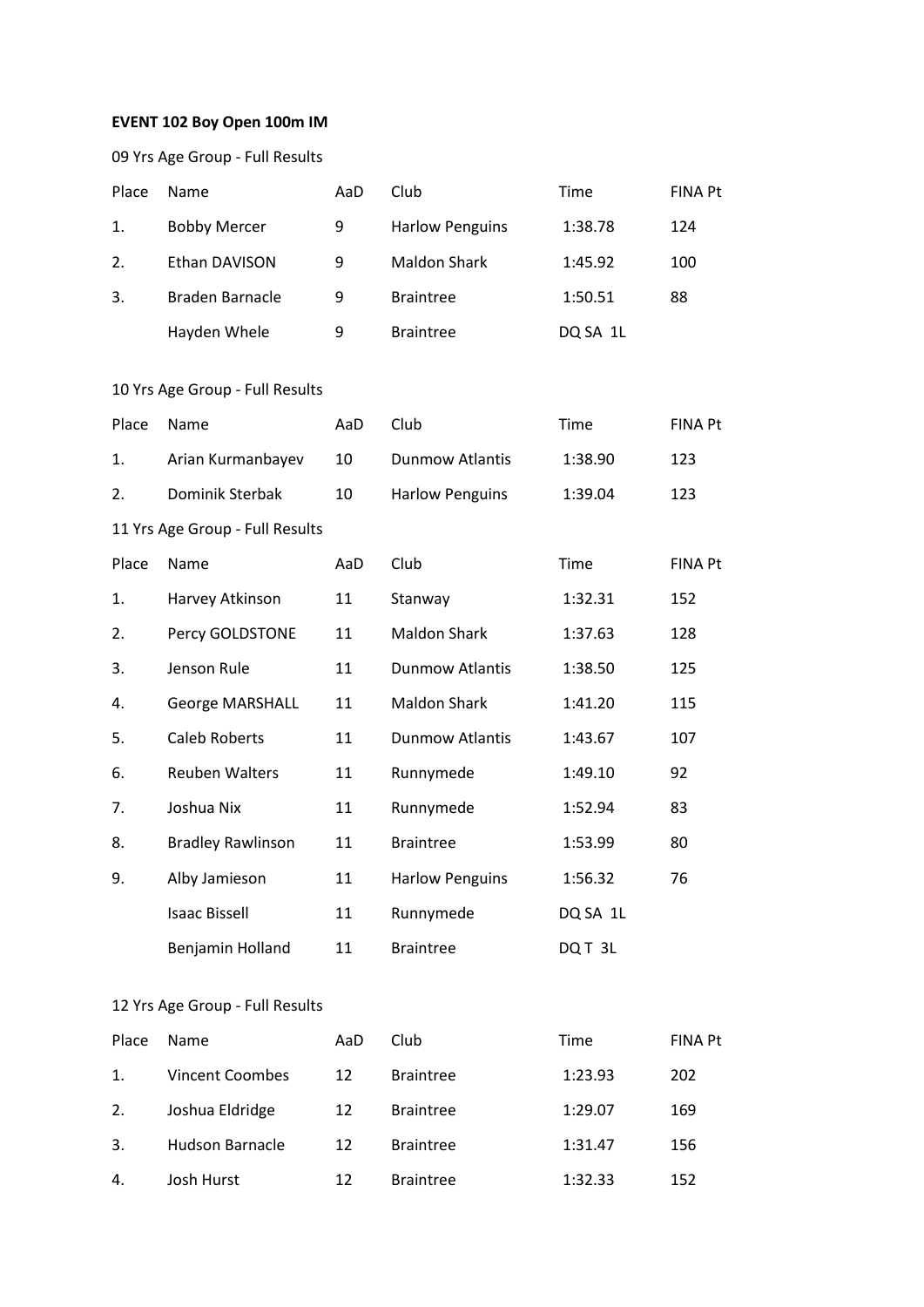| 5. | Theodore Perrin          | 12 | <b>Harlow Penguins</b> | 1:32.76 | 149 |
|----|--------------------------|----|------------------------|---------|-----|
| 6. | <b>Stanley Owen</b>      | 12 | Runnymede              | 1:33.18 | 147 |
| 7. | Rhys Lawn                | 12 | Runnymede              | 1:37.76 | 128 |
| 8. | Oscar Bainbridge         | 12 | <b>Dunmow Atlantis</b> | 1:45.73 | 101 |
|    | <b>Valentino Sanders</b> | 12 | <b>Dunmow Atlantis</b> | DQ ST   |     |

| Place | Name                 | AaD | Club                   | <b>Time</b> | <b>FINA Pt</b> |
|-------|----------------------|-----|------------------------|-------------|----------------|
| 1.    | Joshua Parker        | 13  | <b>Braintree</b>       | 1:12.81     | 310            |
| 2.    | <b>Ben HUMPHRIES</b> | 13  | <b>Maldon Shark</b>    | 1:16.32     | 269            |
| 3.    | Jeremy Brailsford    | 13  | <b>Maldon Shark</b>    | 1:17.36     | 258            |
| 4.    | <b>Daniel Pirie</b>  | 13  | <b>Braintree</b>       | 1:20.95     | 225            |
| 5.    | Ellis Ryan           | 13  | <b>Harlow Penguins</b> | 1:23.29     | 207            |
| 6.    | James Bull           | 13  | <b>Harlow Penguins</b> | 1:28.47     | 172            |
| 7.    | Hayden Kern          | 13  | <b>Braintree</b>       | 1:30.24     | 162            |
| 8.    | Joe Johnston         | 13  | Stanway                | 1:30.82     | 159            |
| 9.    | Alfie Grimmette      | 13  | <b>Dunmow Atlantis</b> | 1:34.14     | 143            |
| 10.   | <b>Finlay Pipe</b>   | 13  | <b>Braintree</b>       | 1:36.92     | 131            |
| 11.   | Marley Koppel        | 13  | <b>Dunmow Atlantis</b> | 1:37.28     | 129            |
|       | Alistair Mizon       | 13  | <b>Braintree</b>       | <b>DNC</b>  |                |
|       | Dylan Wilson         | 13  | <b>Dunmow Atlantis</b> | DQ SA 3L    |                |

| Place | Name                  | AaD | Club                   | Time    | <b>FINA Pt</b> |
|-------|-----------------------|-----|------------------------|---------|----------------|
| 1.    | Albert Orley          | 14  | <b>Braintree</b>       | 1:09.26 | 360            |
| 2.    | <b>Thomas Moody</b>   | 14  | <b>Harlow Penguins</b> | 1:16.14 | 271            |
| 3.    | Max Headley           | 14  | <b>Braintree</b>       | 1:17.76 | 254            |
| 4.    | Nathaniel Coburn      | 14  | <b>Braintree</b>       | 1:18.17 | 250            |
| 5.    | <b>Michael Mannix</b> | 14  | <b>Harlow Penguins</b> | 1:19.72 | 236            |
| 6.    | Oliver Mizon          | 14  | <b>Braintree</b>       | 1:21.61 | 220            |
| 7.    | <b>Dylan Robins</b>   | 14  | <b>Braintree</b>       | 1:21.75 | 219            |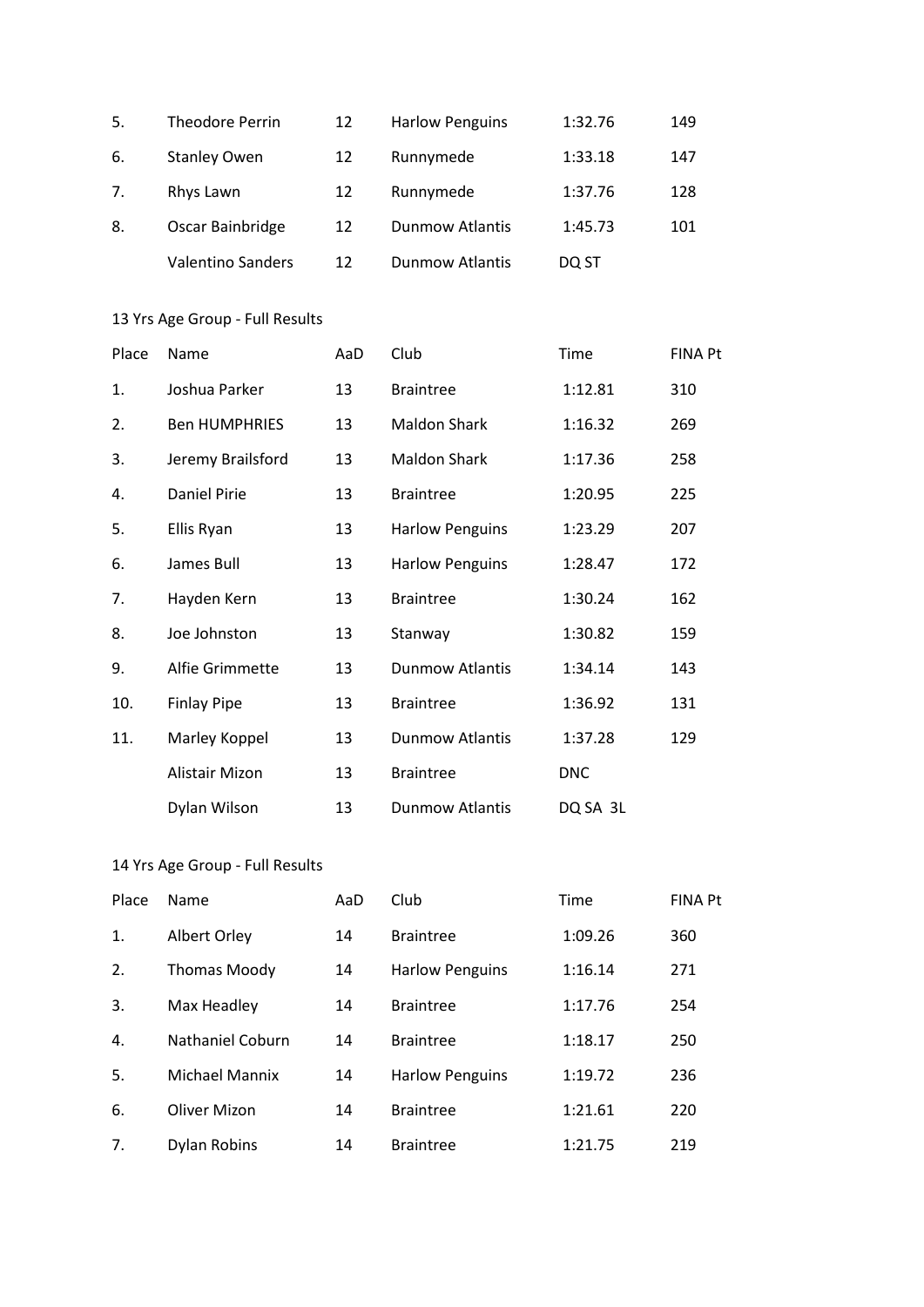| Louis Brown |  | Runnymede | DQT 2L |
|-------------|--|-----------|--------|
|-------------|--|-----------|--------|

| Place | Name                     | AaD | Club                   | Time       | <b>FINA Pt</b> |
|-------|--------------------------|-----|------------------------|------------|----------------|
| 1.    | Samuel Rennie            | 18  | <b>Braintree</b>       | 1:05.61    | 423            |
| 2.    | <b>Harold Edwards</b>    | 16  | <b>Braintree</b>       | 1:08.71    | 368            |
| 3.    | Ethan Ryan               | 16  | <b>Harlow Penguins</b> | 1:09.37    | 358            |
| 4.    | Glennon Lee              | 15  | <b>Harlow Penguins</b> | 1:09.70    | 353            |
| 5.    | <b>Finley Petts</b>      | 15  | <b>Braintree</b>       | 1:10.82    | 336            |
| 6.    | <b>Robert Elliston</b>   | 15  | <b>Braintree</b>       | 1:10.91    | 335            |
| 7.    | <b>Edmund Beaton</b>     | 22  | <b>Braintree</b>       | 1:11.09    | 333            |
| 8.    | <b>Matthew Pack</b>      | 17  | <b>Braintree</b>       | 1:11.35    | 329            |
| 9.    | <b>Oliver Murray</b>     | 17  | <b>Braintree</b>       | 1:11.68    | 324            |
| 10.   | <b>Thomas Underdown</b>  | 15  | <b>Braintree</b>       | 1:11.86    | 322            |
| 11.   | Jack Read                | 16  | Runnymede              | 1:12.57    | 313            |
| 12.   | Chisholm ROWSELL         | 16  | <b>Maldon Shark</b>    | 1:12.98    | 307            |
| 13.   | Antoine Rouyer-Brown 16  |     | Runnymede              | 1:15.16    | 281            |
| 14.   | Albie Norman             | 16  | Runnymede              | 1:19.63    | 237            |
|       | Joshua Owen              | 16  | Runnymede              | <b>DNC</b> |                |
|       | Leo Easter               | 15  | Runnymede              | <b>DNC</b> |                |
|       | Stephane Rouyer-Brown 25 |     | Runnymede              | DQT3L      |                |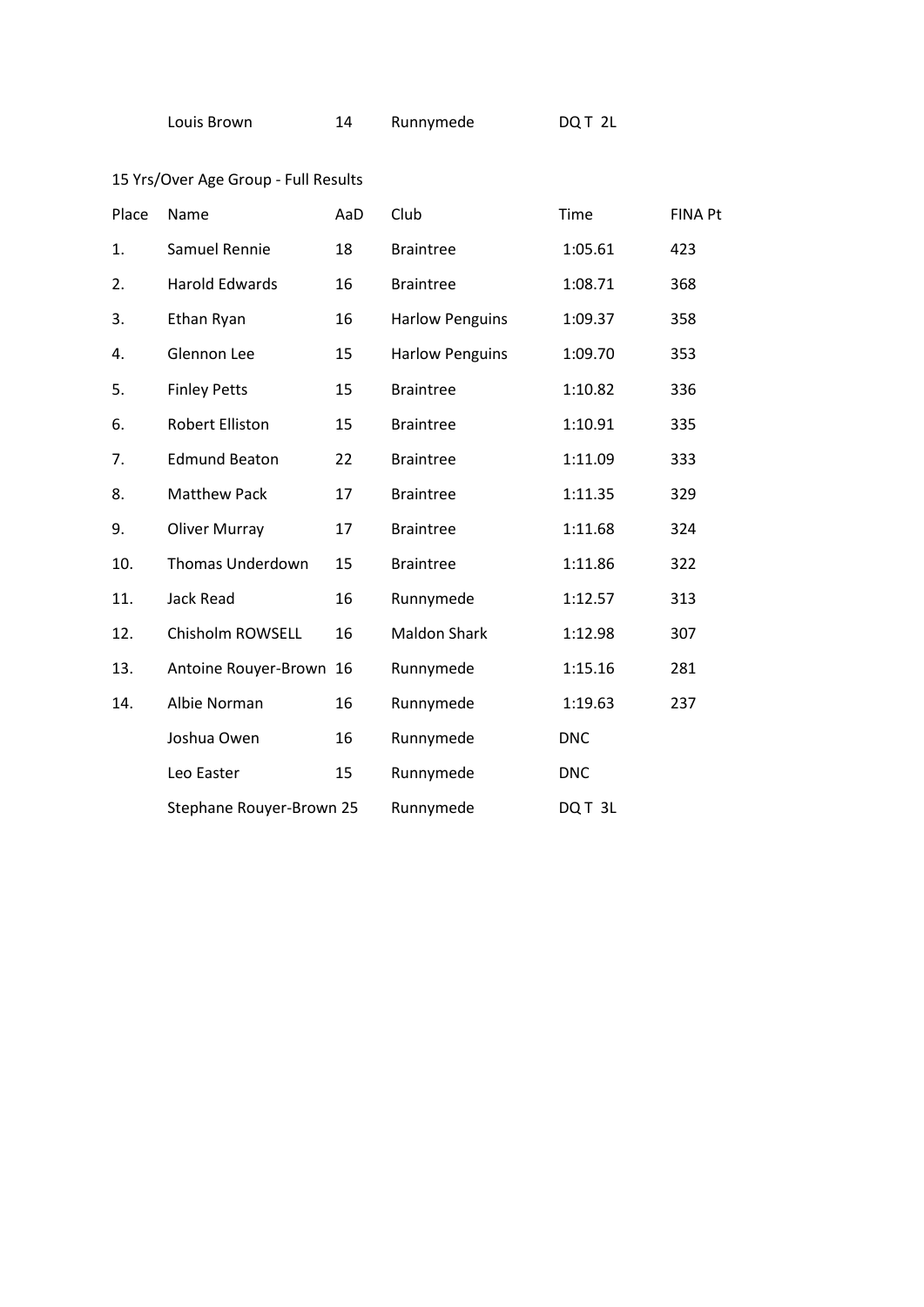## **EVENT 103 Girl Open 50m Butterfly**

| 09 Yrs Age Group - Full Results |  |          |  |  |  |  |
|---------------------------------|--|----------|--|--|--|--|
| Place Name                      |  | AaD Club |  |  |  |  |

| 1.    | Ava Read                        | 9   | Runnymede              | 55.10      | 86             |
|-------|---------------------------------|-----|------------------------|------------|----------------|
| 2.    | Hannah Chapman                  | 9   | <b>Braintree</b>       | 1:05.97    | 50             |
|       | 10 Yrs Age Group - Full Results |     |                        |            |                |
| Place | Name                            | AaD | Club                   | Time       | <b>FINA Pt</b> |
| 1.    | Kayla Smith                     | 10  | <b>Harlow Penguins</b> | 42.47      | 189            |
| 2.    | <b>Ellie Horsfall</b>           | 10  | Stanway                | 42.86      | 184            |
| 3.    | Lucy Day                        | 10  | <b>Harlow Penguins</b> | 46.82      | 141            |
| 4.    | Chloe Cranny                    | 10  | <b>Dunmow Atlantis</b> | 48.16      | 129            |
| 5.    | Kallie Weaver                   | 10  | Colchester             | 49.54      | 119            |
| 6.    | Meeka Long                      | 10  | <b>Braintree</b>       | 54.08      | 91             |
| 7.    | Lois Laws                       | 10  | <b>Harlow Penguins</b> | 54.67      | 88             |
|       | Lily Duffy                      | 10  | Stanway                | <b>DNC</b> |                |
|       | 11 Yrs Age Group - Full Results |     |                        |            |                |
| Place | Name                            | AaD | Club                   | Time       | <b>FINA Pt</b> |
| 1.    | Jodie Black                     | 11  | Stanway                | 41.62      | 200            |
| 2.    | Elizabeth Comber                | 11  | Runnymede              | 43.69      | 173            |
| 3.    | Aimee Baker                     | 11  | <b>Braintree</b>       | 45.24      | 156            |
| 4.    | <b>Eleanor Lawrence</b>         | 11  | <b>Dunmow Atlantis</b> | 49.32      | 120            |
| 5.    | Hayley FRIEDLEIN                | 11  | <b>Maldon Shark</b>    | 49.41      | 120            |
| 6.    | Jasmyn Sampson                  | 11  | <b>Braintree</b>       | 50.25      | 114            |
| 7.    | Maisie Thake                    | 11  | <b>Braintree</b>       | 54.89      | 87             |
| 8.    | <b>Isabelle Reeve</b>           | 11  | <b>Braintree</b>       | 54.96      | 87             |
| 9.    | <b>Boe Baxter</b>               | 11  | Runnymede              | 55.15      | 86             |
| 10.   | Lillian Lawrence                | 11  | <b>Braintree</b>       | 1:02.91    | 58             |
|       | 12 Yrs Age Group - Full Results |     |                        |            |                |
| Place | Name                            | AaD | Club                   | Time       | <b>FINA Pt</b> |
| 1.    | <b>Beatrice Smith</b>           | 12  | Stanway                | 33.11      | 399            |
| 2.    | <b>Olivia MORRIS</b>            | 12  | <b>Maldon Shark</b>    | 36.37      | 301            |

Time FINA Pt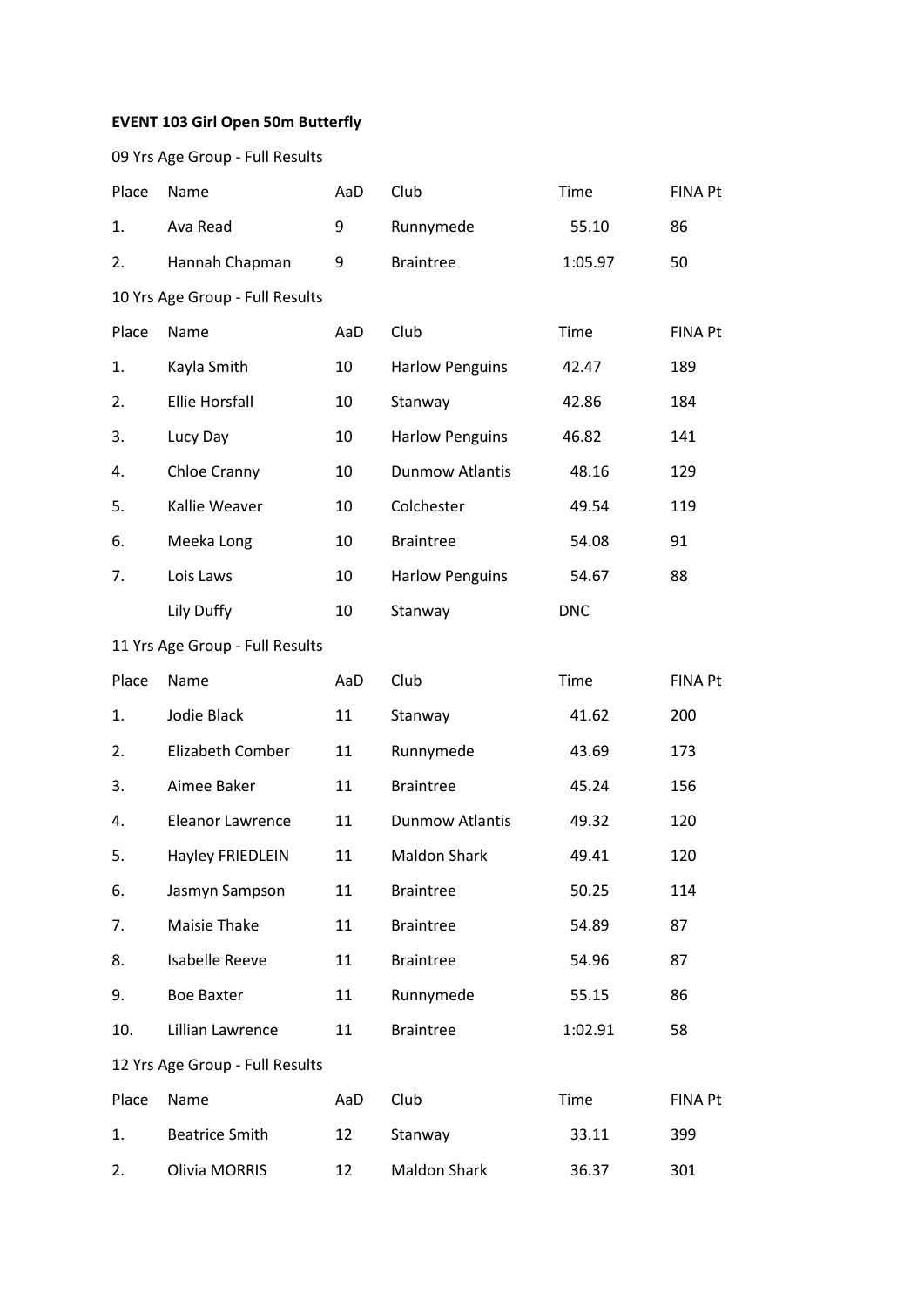| 3.    | Sofia Costella                  | 12  | Runnymede              | 39.60   | 233            |
|-------|---------------------------------|-----|------------------------|---------|----------------|
| 4.    | Kornelia Jagodzinska            | 12  | Runnymede              | 41.44   | 203            |
| 5.    | Thea Rule                       | 12  | <b>Dunmow Atlantis</b> | 46.46   | 144            |
| 6.    | Orla Thompson                   | 12  | Runnymede              | 47.38   | 136            |
| 7.    | Kayla Paxton                    | 12  | <b>Braintree</b>       | 49.55   | 119            |
| 8.    | Amber Guilder                   | 12  | <b>Braintree</b>       | 1:05.72 | 51             |
|       | 13 Yrs Age Group - Full Results |     |                        |         |                |
| Place | Name                            | AaD | Club                   | Time    | <b>FINA Pt</b> |
| 1.    | Mia Macklin                     | 13  | <b>Braintree</b>       | 34.04   | 367            |
| 2.    | Summer Buckland                 | 13  | <b>Harlow Penguins</b> | 34.92   | 340            |
| 3.    | Holly Underdown                 | 13  | <b>Braintree</b>       | 35.95   | 311            |
| 4.    | Izzy Young                      | 13  | Stanway                | 36.32   | 302            |
| 5.    | Kayleigh Peacock                | 13  | <b>Harlow Penguins</b> | 37.30   | 279            |
| 6.    | <b>Esmee Reeve</b>              | 13  | <b>Braintree</b>       | 37.94   | 265            |
| 7.    | <b>Tiffany Fox</b>              | 13  | <b>Harlow Penguins</b> | 38.27   | 258            |
| 8.    | <b>Scarlett Mercer</b>          | 13  | <b>Harlow Penguins</b> | 38.37   | 256            |
| 9.    | <b>Isabel Conner</b>            | 13  | Runnymede              | 39.25   | 239            |
| 10.   | Freya Gordon                    | 13  | <b>Harlow Penguins</b> | 39.40   | 236            |
| 11.   | Sophia Cooper                   | 13  | Stanway                | 41.34   | 205            |
| 12.   | Juliette Rouyer-Brown           | 13  | Runnymede              | 49.92   | 116            |
| 13.   | Lydia DOUGLAS                   | 13  | <b>Maldon Shark</b>    | 52.59   | 99             |
|       | 14 Yrs Age Group - Full Results |     |                        |         |                |
| Place | Name                            | AaD | Club                   | Time    | <b>FINA Pt</b> |
| 1.    | Kathryn Edwards                 | 14  | <b>Braintree</b>       | 32.69   | 414            |
| 2.    | <b>Isabelle Talbot</b>          | 14  | <b>Braintree</b>       | 33.19   | 396            |
| 3.    | Sophie Ball                     | 14  | <b>Braintree</b>       | 33.56   | 383            |
| 4.    | Jessie Skelt                    | 14  | <b>Braintree</b>       | 34.48   | 353            |
| 5.    | Francesca Baker                 | 14  | <b>Braintree</b>       | 35.61   | 320            |
| 6.    | <b>Connie RATLEY</b>            | 14  | <b>Maldon Shark</b>    | 38.22   | 259            |
| 7.    | Amelie Cooper                   | 14  | Stanway                | 39.96   | 227            |
| 8.    | Valeria Jelpidiforova           | 14  | Stanway                | 41.14   | 208            |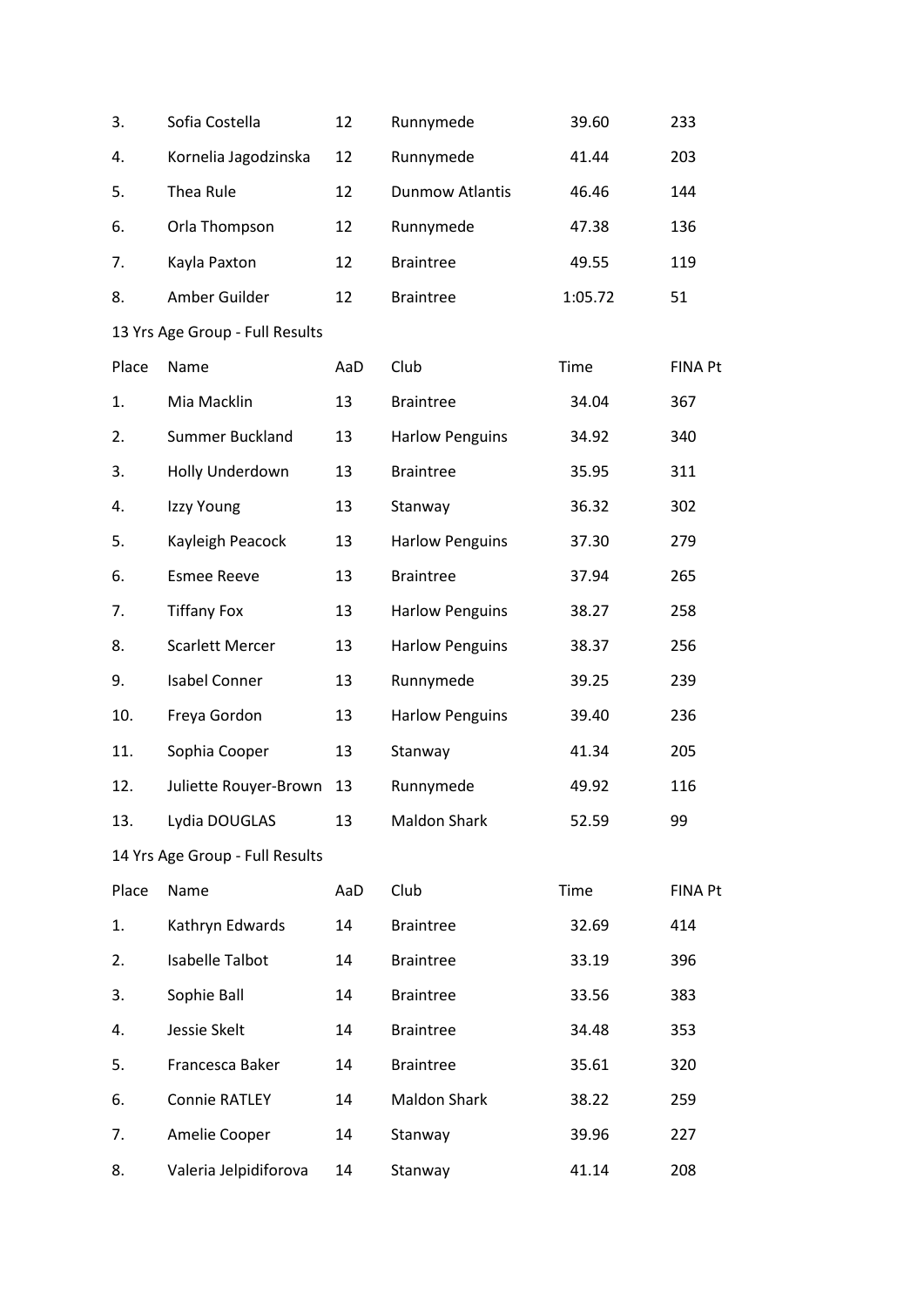| Place | Name                  | AaD | Club                   | Time       | <b>FINA Pt</b> |
|-------|-----------------------|-----|------------------------|------------|----------------|
| 1.    | Lily Threadgold       | 16  | <b>Braintree</b>       | 33.94      | 370            |
| 2.    | Olivia Perrin         | 15  | <b>Harlow Penguins</b> | 34.03      | 367            |
| 3.    | Darcy Coburn          | 17  | <b>Braintree</b>       | 34.59      | 350            |
| 4.    | Jorja Sampson         | 15  | <b>Braintree</b>       | 35.18      | 332            |
| 5.    | Rosie Henn            | 16  | <b>Braintree</b>       | 35.83      | 315            |
| 6.    | Kirsten Smith         | 16  | Stanway                | 36.05      | 309            |
| 7.    | Grace Hardison-Taylor | -15 | <b>Braintree</b>       | 38.39      | 256            |
| 8.    | <b>Isabel Morley</b>  | 16  | Runnymede              | 40.32      | 221            |
|       | Francesca Jones       | 15  | Runnymede              | <b>DNC</b> |                |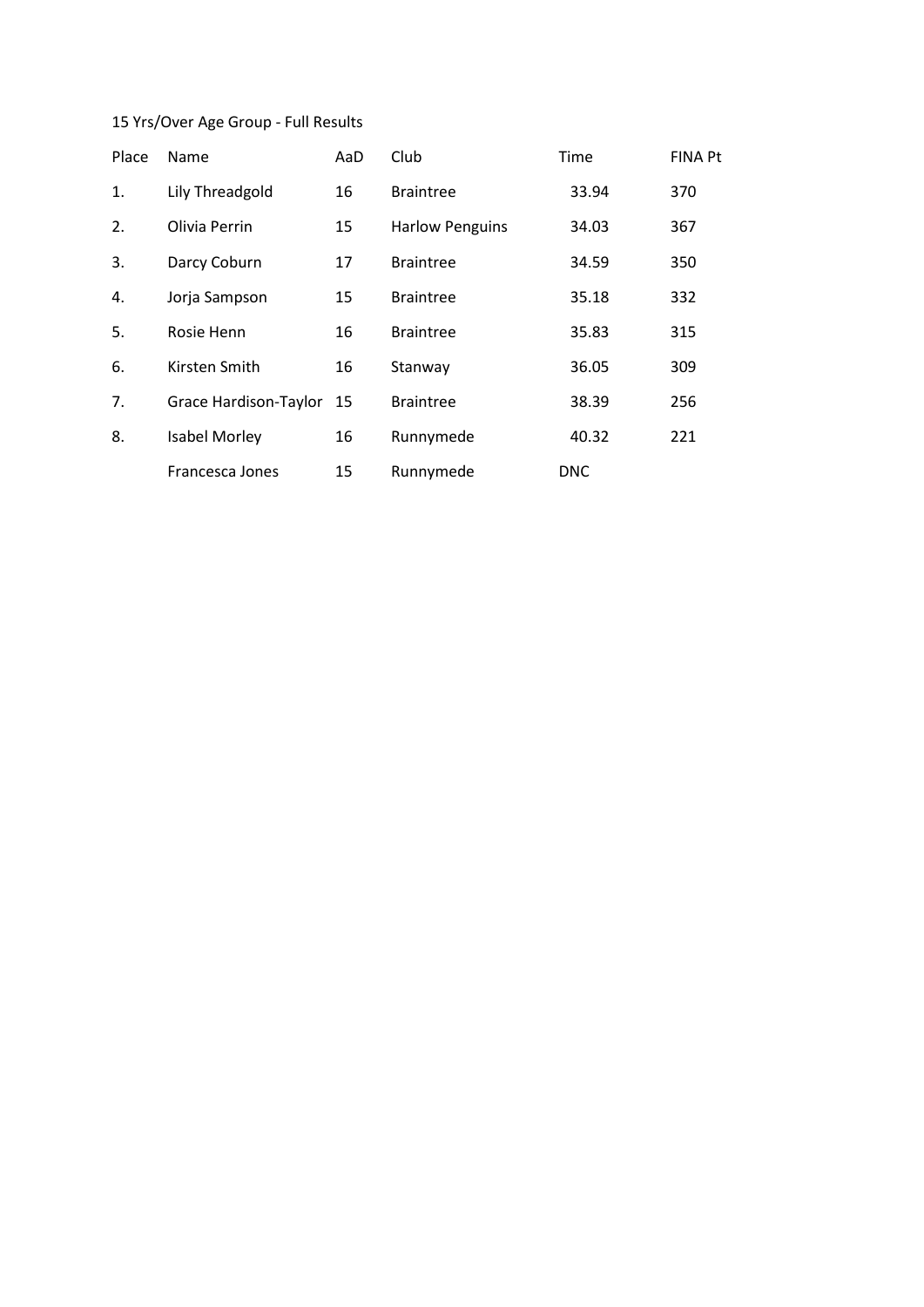## **EVENT 104 Boy Open 50m Butterfly**

09 Yrs Age Group - Full Results

| Place | Name                            | AaD | Club                   | Time   | <b>FINA Pt</b> |
|-------|---------------------------------|-----|------------------------|--------|----------------|
| 1.    | <b>Bobby Mercer</b>             | 9   | <b>Harlow Penguins</b> | 51.41  | 75             |
| 2.    | Ethan DAVISON                   | 9   | <b>Maldon Shark</b>    | 53.16  | 68             |
|       | 10 Yrs Age Group - Full Results |     |                        |        |                |
| Place | Name                            | AaD | Club                   | Time   | <b>FINA Pt</b> |
| 1.    | Dominik Sterbak                 | 10  | <b>Harlow Penguins</b> | 44.57  | 116            |
| 2.    | <b>Josh HUMPHRIES</b>           | 10  | <b>Maldon Shark</b>    | 46.63  | 101            |
| 3.    | Mikolaj Jagodzinski             | 10  | Runnymede              | 50.37  | 80             |
|       | Arian Kurmanbayev               | 10  | Dunmow Atlantis        | DQT 1L |                |

### 11 Yrs Age Group - Full Results

| Place | Name                  | AaD | Club                   | Time    | <b>FINA Pt</b> |
|-------|-----------------------|-----|------------------------|---------|----------------|
| 1.    | Harvey Atkinson       | 11  | Stanway                | 46.26   | 103            |
| 2.    | Jenson Rule           | 11  | <b>Dunmow Atlantis</b> | 49.41   | 85             |
| 3.    | Caleb Roberts         | 11  | <b>Dunmow Atlantis</b> | 49.95   | 82             |
| 4.    | Barney O'Leary        | 11  | Runnymede              | 51.92   | 73             |
| 5.    | <b>Reuben Walters</b> | 11  | Runnymede              | 59.11   | 49             |
| 6.    | Joshua Nix            | 11  | Runnymede              | 1:04.10 | 39             |

| Place | <b>Name</b>                     | AaD | Club                   | Time  | <b>FINA Pt</b> |
|-------|---------------------------------|-----|------------------------|-------|----------------|
| 1.    | Maxim Szarvadi                  | 12  | <b>Harlow Penguins</b> | 34.13 | 258            |
| 2.    | <b>Vincent Coombes</b>          | 12  | <b>Braintree</b>       | 37.17 | 200            |
| 3.    | <b>Bradley HUMPHRIES</b>        | 12  | <b>Maldon Shark</b>    | 40.24 | 157            |
| 4.    | <b>Hudson WILLIAMS</b>          | 12  | <b>Maldon Shark</b>    | 43.69 | 123            |
| 5.    | Joshua Eldridge                 | 12  | <b>Braintree</b>       | 44.03 | 120            |
| 6.    | <b>Stanley Owen</b>             | 12  | Runnymede              | 45.78 | 107            |
| 7.    | Rhys Lawn                       | 12  | Runnymede              | 48.55 | 89             |
|       | 13 Yrs Age Group - Full Results |     |                        |       |                |
| Place | Name                            | AaD | Club                   | Time  | <b>FINA Pt</b> |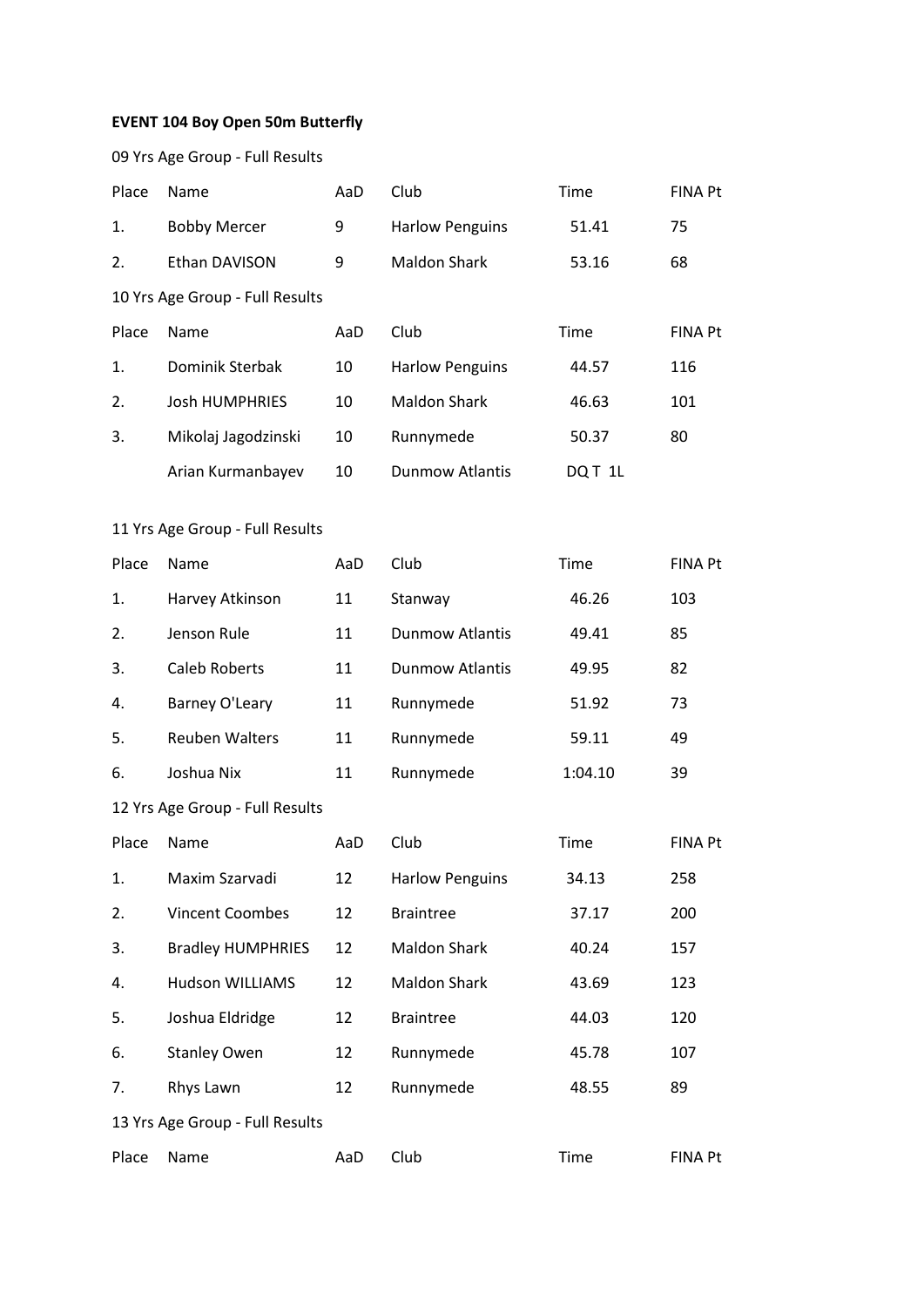| 1.    | Joshua Parker                        | 13  | <b>Braintree</b>       | 31.16      | 340            |
|-------|--------------------------------------|-----|------------------------|------------|----------------|
| 2.    | Cooper Smith                         | 13  | <b>Harlow Penguins</b> | 34.04      | 260            |
| 3.    | Jeremy Brailsford                    | 13  | Maldon Shark           | 34.08      | 259            |
| 4.    | <b>Alfie SHANKSTER</b>               | 13  | Maldon Shark           | 42.54      | 133            |
| 5.    | Hayden Kern                          | 13  | <b>Braintree</b>       | 43.26      | 127            |
| 6.    | Joe Johnston                         | 13  | Stanway                | 45.98      | 105            |
| 7.    | Alfie Grimmette                      | 13  | <b>Dunmow Atlantis</b> | 46.37      | 103            |
| 8.    | <b>Finlay Pipe</b>                   | 13  | <b>Braintree</b>       | 52.36      | 71             |
| 9.    | Alfie Warrington                     | 13  | Stanway                | 58.97      | 50             |
|       | 14 Yrs Age Group - Full Results      |     |                        |            |                |
| Place | Name                                 | AaD | Club                   | Time       | <b>FINA Pt</b> |
| 1.    | Louis Brown                          | 14  | Runnymede              | 32.25      | 306            |
| 2.    | Albert Orley                         | 14  | <b>Braintree</b>       | 32.48      | 300            |
| 3.    | Collin Okusaga                       | 14  | <b>Braintree</b>       | 32.94      | 287            |
| 4.    | Max Headley                          | 14  | <b>Braintree</b>       | 32.98      | 286            |
| 5.    | <b>Oliver Mizon</b>                  | 14  | <b>Braintree</b>       | 33.71      | 268            |
| 6.    | <b>Thomas Moody</b>                  | 14  | <b>Harlow Penguins</b> | 35.25      | 234            |
| 7.    | <b>Dylan Robins</b>                  | 14  | <b>Braintree</b>       | 37.15      | 200            |
|       | Jake WYDELL                          | 14  | Maldon Shark           | <b>DNC</b> |                |
|       | 15 Yrs/Over Age Group - Full Results |     |                        |            |                |
| Place | Name                                 | AaD | Club                   | Time       | <b>FINA Pt</b> |
| 1.    | Morgan Foster                        | 19  | <b>Braintree</b>       | 27.43      | 498            |
| 2.    | Ethan May                            | 16  | <b>Harlow Penguins</b> | 29.14      | 415            |
| 3.    | Daniel Parker                        | 16  | <b>Braintree</b>       | 29.18      | 414            |
| 4.    | Jamie Hartnup                        | 16  | <b>Braintree</b>       | 30.30      | 369            |
| 5.    | <b>Finley Petts</b>                  | 15  | <b>Braintree</b>       | 30.60      | 359            |
| 6.    | Ethan Ryan                           | 16  | <b>Harlow Penguins</b> | 31.27      | 336            |
| 7.    | Antoine Rouyer-Brown 16              |     | Runnymede              | 31.28      | 336            |
| 8.    | Jack Read                            | 16  | Runnymede              | 31.37      | 333            |
| 9.    | Robert Elliston                      | 15  | <b>Braintree</b>       | 31.49      | 329            |
| 10.   | Harold Edwards                       | 16  | <b>Braintree</b>       | 31.60      | 326            |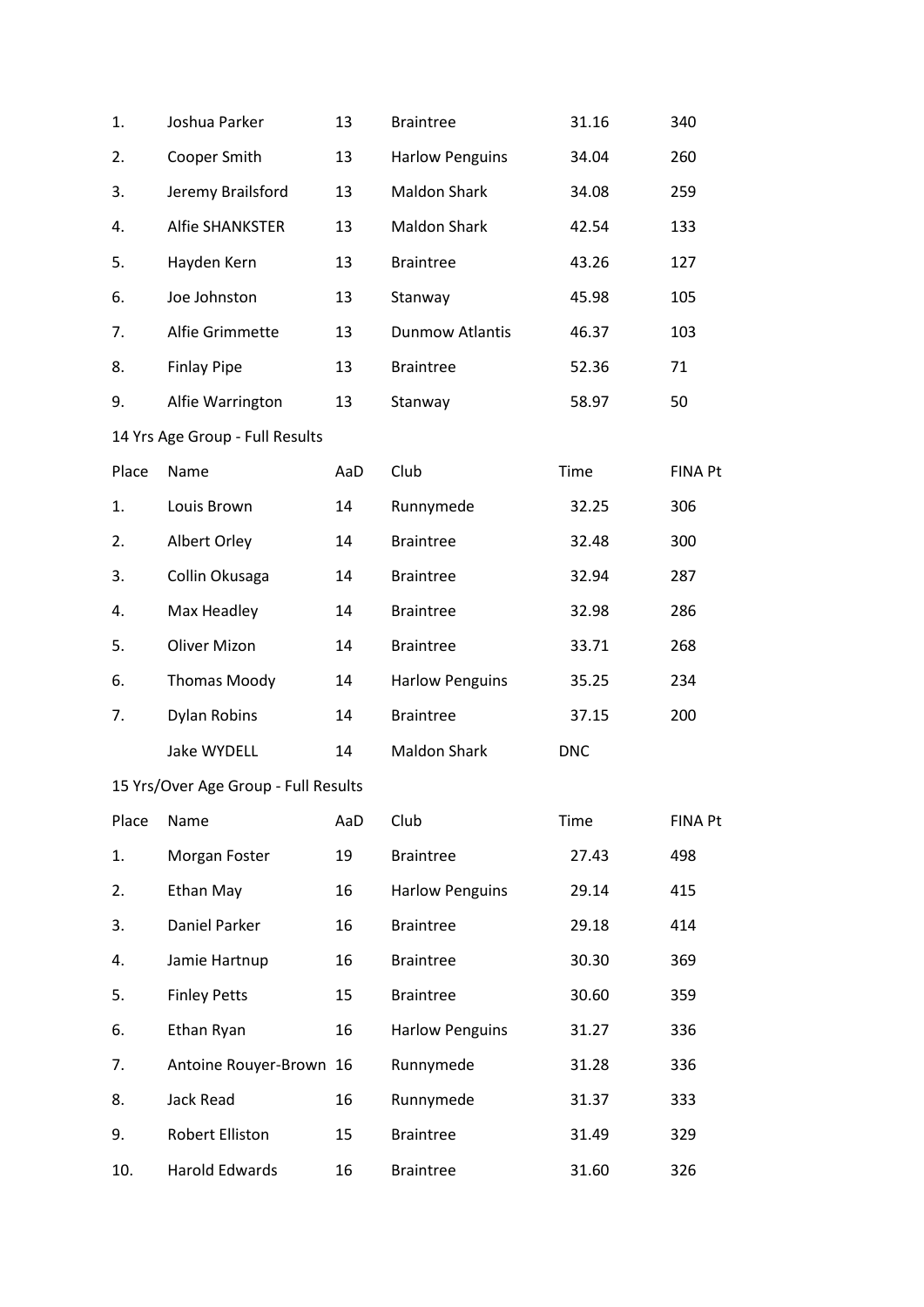| 11. | James Hursey             | 17 | <b>Harlow Penguins</b> | 32.23      | 307 |
|-----|--------------------------|----|------------------------|------------|-----|
| 12. | <b>Matthew Pack</b>      | 17 | <b>Braintree</b>       | 32.27      | 306 |
| 13. | Thomas Underdown         | 15 | <b>Braintree</b>       | 32.92      | 288 |
| 14. | <b>Oliver Murray</b>     | 17 | <b>Braintree</b>       | 33.02      | 285 |
| 15. | <b>Edward Reeve</b>      | 16 | Stanway                | 33.21      | 280 |
| 16. | Samuel Rennie            | 18 | <b>Braintree</b>       | 33.52      | 273 |
| 17. | Chisholm ROWSELL         | 16 | <b>Maldon Shark</b>    | 33.59      | 271 |
| 18. | Stephane Rouyer-Brown 25 |    | Runnymede              | 53.14      | 68  |
|     | Joshua Owen              | 16 | Runnymede              | <b>DNC</b> |     |
|     | Leo Easter               | 15 | Runnymede              | <b>DNC</b> |     |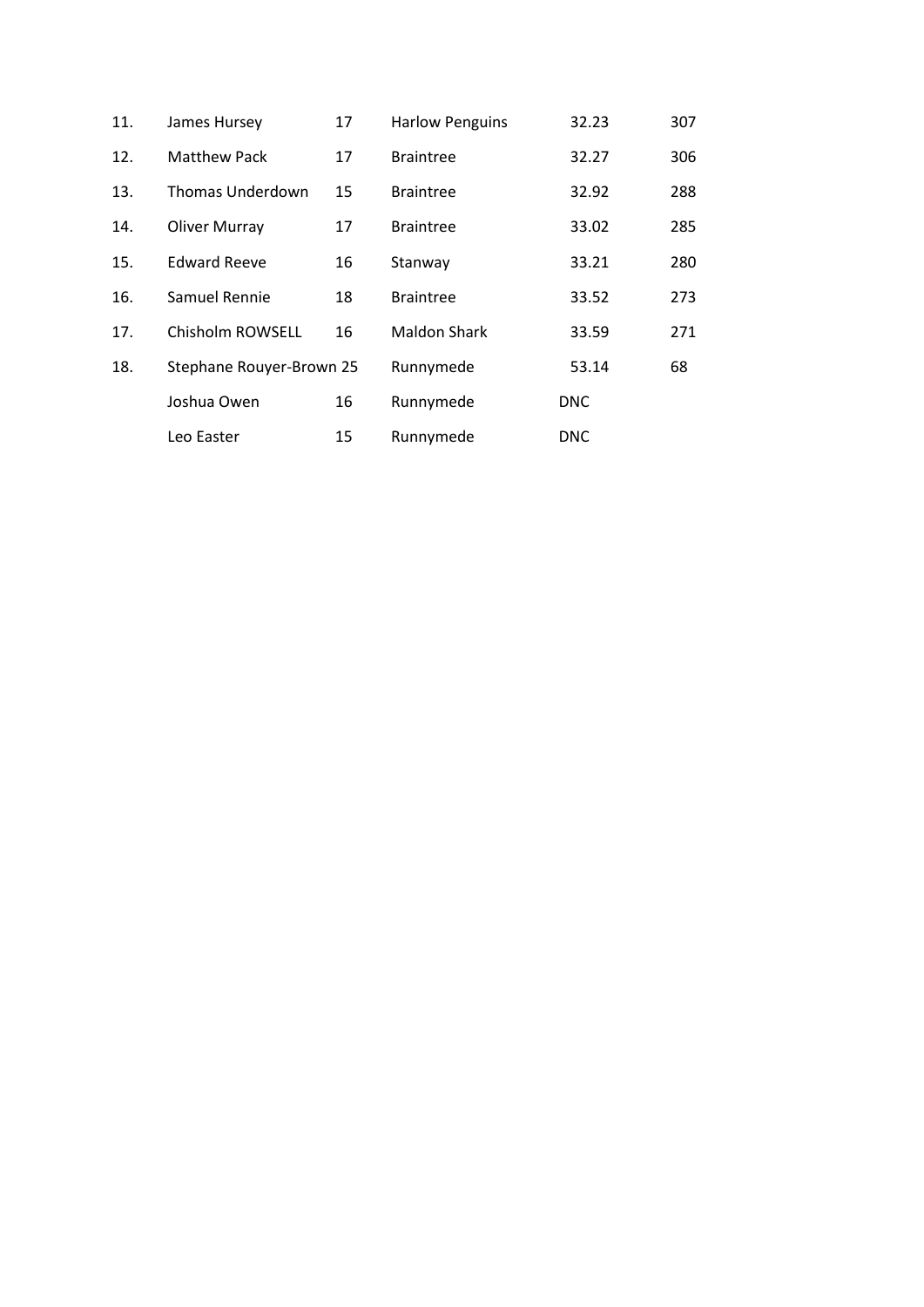## **EVENT 105 Girl Open 50m Backstroke**

|       | 09 Yrs Age Group - Full Results |     |                        |            |                |
|-------|---------------------------------|-----|------------------------|------------|----------------|
| Place | Name                            | AaD | Club                   | Time       | <b>FINA Pt</b> |
| 1.    | Ava Read                        | 9   | Runnymede              | 44.97      | 184            |
| 2.    | Elsie Lawrence                  | 9   | <b>Braintree</b>       | 54.13      | 105            |
| 3.    | Hannah Chapman                  | 9   | <b>Braintree</b>       | 1:01.23    | 73             |
|       | 10 Yrs Age Group - Full Results |     |                        |            |                |
| Place | Name                            | AaD | Club                   | Time       | <b>FINA Pt</b> |
| 1.    | Lucy Day                        | 10  | <b>Harlow Penguins</b> | 43.54      | 203            |
| 2.    | <b>Ivy Powell</b>               | 10  | <b>Harlow Penguins</b> | 43.87      | 198            |
| 3.    | Chloe Cranny                    | 10  | <b>Dunmow Atlantis</b> | 44.52      | 190            |
| 4.    | <b>Emily BOREHAM</b>            | 10  | <b>Maldon Shark</b>    | 45.67      | 176            |
| 5.    | Kallie Weaver                   | 10  | Colchester             | 46.56      | 166            |
| 6.    | Alice Judd                      | 10  | Runnymede              | 46.91      | 162            |
| 7.    | <b>Scarlett Cook</b>            | 10  | <b>Braintree</b>       | 47.44      | 157            |
| 8.    | Meeka Long                      | 10  | <b>Braintree</b>       | 50.58      | 129            |
| 9.    | Lillie France                   | 10  | <b>Harlow Penguins</b> | 52.14      | 118            |
| 10.   | Lois Laws                       | 10  | <b>Harlow Penguins</b> | 52.97      | 112            |
| 11.   | <b>Keeley Hurst</b>             | 10  | <b>Braintree</b>       | 56.10      | 95             |
|       | Lily Duffy                      | 10  | Stanway                | <b>DNC</b> |                |
|       | May Donnelly                    | 10  | <b>Harlow Penguins</b> | <b>DNC</b> |                |
|       | Lilah Murphy                    | 10  | Stanway                | DQ T 1L    |                |

| Place | Name              | AaD | Club                   | Time  | <b>FINA Pt</b> |
|-------|-------------------|-----|------------------------|-------|----------------|
| 1.    | Elizabeth Comber  | 11  | Runnymede              | 38.47 | 294            |
| 2.    | Indie Pettitt     | 11  | <b>Harlow Penguins</b> | 40.35 | 255            |
| 3.    | Jodie Black       | 11  | Stanway                | 41.83 | 229            |
| 4.    | Kaci-May Peck     | 11  | <b>Harlow Penguins</b> | 43.66 | 201            |
| 5.    | Amelia Syddell    | 11  | <b>Dunmow Atlantis</b> | 44.83 | 186            |
| 6.    | <b>Boe Baxter</b> | 11  | Runnymede              | 44.89 | 185            |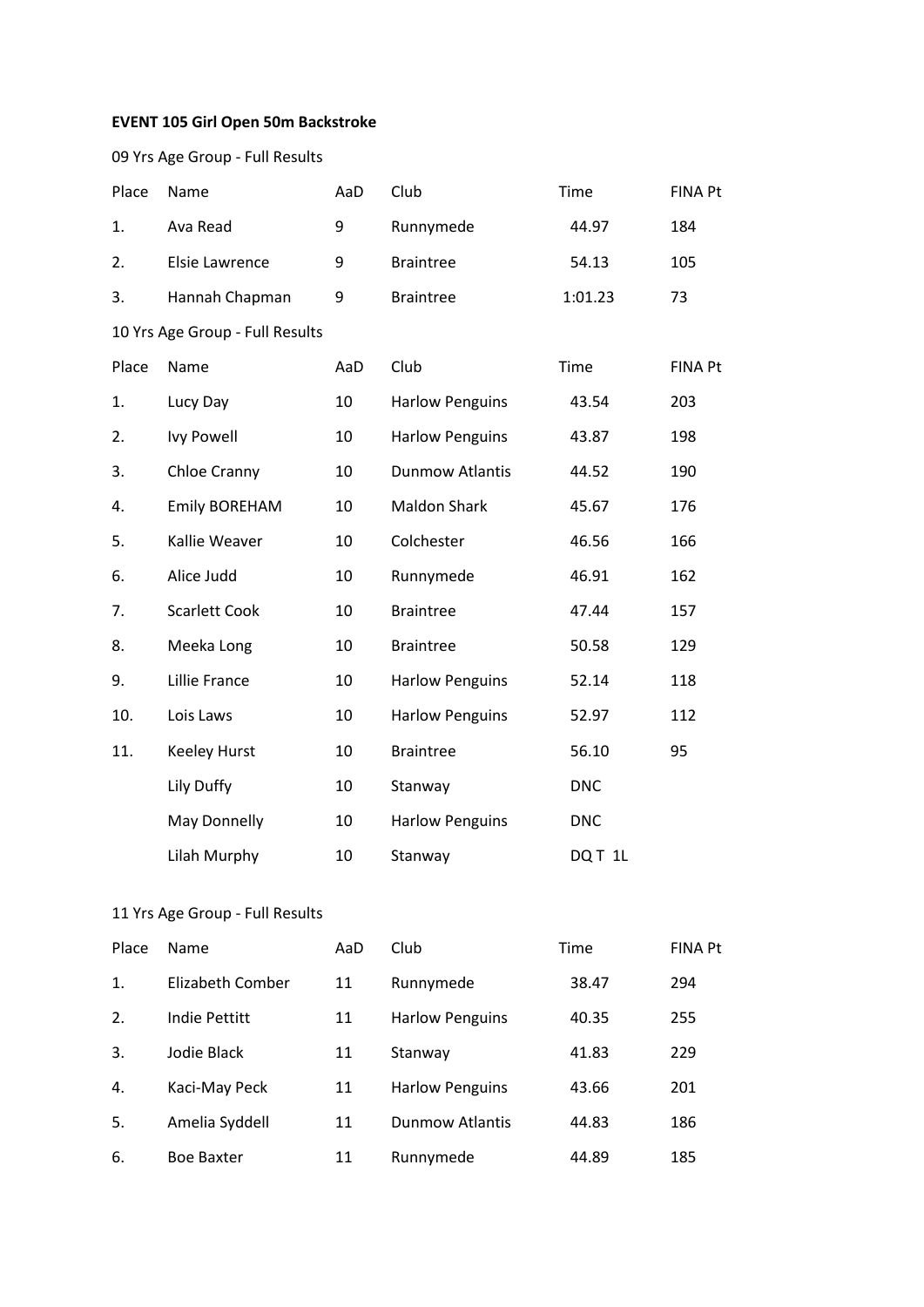| 7.  | Mya Atkins              | 11 | <b>Braintree</b>       | 44.92      | 185 |
|-----|-------------------------|----|------------------------|------------|-----|
| 8.  | Aimee Baker             | 11 | <b>Braintree</b>       | 45.60      | 176 |
| 9.  | Maisie Thake            | 11 | <b>Braintree</b>       | 46.90      | 162 |
| 10. | Jasmyn Sampson          | 11 | <b>Braintree</b>       | 47.44      | 157 |
| 11. | Isabelle Reeve          | 11 | <b>Braintree</b>       | 47.48      | 156 |
| 12. | <b>Emily Freed</b>      | 11 | Runnymede              | 49.73      | 136 |
| 13. | Lillian Lawrence        | 11 | <b>Braintree</b>       | 50.17      | 132 |
| 14. | <b>Maddison Fargeot</b> | 11 | <b>Harlow Penguins</b> | 55.92      | 95  |
|     | Sune Van Der Sandt      | 11 | <b>Harlow Penguins</b> | <b>DNC</b> |     |

| Place | Name                            | AaD | Club                   | Time  | <b>FINA Pt</b> |
|-------|---------------------------------|-----|------------------------|-------|----------------|
| 1.    | <b>Beatrice Smith</b>           | 12  | Stanway                | 36.78 | 337            |
| 2.    | Sofia Costella                  | 12  | Runnymede              | 37.16 | 326            |
| 3.    | Phoebe Jennings                 | 12  | <b>Braintree</b>       | 39.97 | 262            |
| 4.    | Orlagh Northgrave               | 12  | <b>Braintree</b>       | 40.40 | 254            |
| 5.    | Orla Thompson                   | 12  | Runnymede              | 40.48 | 252            |
| 6.    | Thea Rule                       | 12  | <b>Dunmow Atlantis</b> | 41.52 | 234            |
| 7.    | Freya Lynch-McKibbin            | 12  | <b>Dunmow Atlantis</b> | 41.76 | 230            |
| 8.    | Heidi Cooper                    | 12  | <b>Harlow Penguins</b> | 41.81 | 229            |
| 9.    | <b>Bessie RATLEY</b>            | 12  | <b>Maldon Shark</b>    | 42.24 | 222            |
| 10.   | Caitlyn Jones                   | 12  | Runnymede              | 42.79 | 214            |
| 11.   | Kayla Paxton                    | 12  | <b>Braintree</b>       | 43.31 | 206            |
| 12.   | Amber Guilder                   | 12  | <b>Braintree</b>       | 45.12 | 182            |
|       | 13 Yrs Age Group - Full Results |     |                        |       |                |
| Place | Name                            | AaD | Club                   | Time  | FINA Pt        |
| 1.    | Izzy Young                      | 13  | Stanway                | 34.54 | 407            |
| 2.    | Holly Underdown                 | 13  | <b>Braintree</b>       | 34.74 | 400            |
| 3.    | Mia Macklin                     | 13  | <b>Braintree</b>       | 35.53 | 374            |
| 4.    | <b>Isabel Conner</b>            | 13  | Runnymede              | 38.34 | 297            |
| 5.    | Kayleigh Peacock                | 13  | <b>Harlow Penguins</b> | 39.46 | 273            |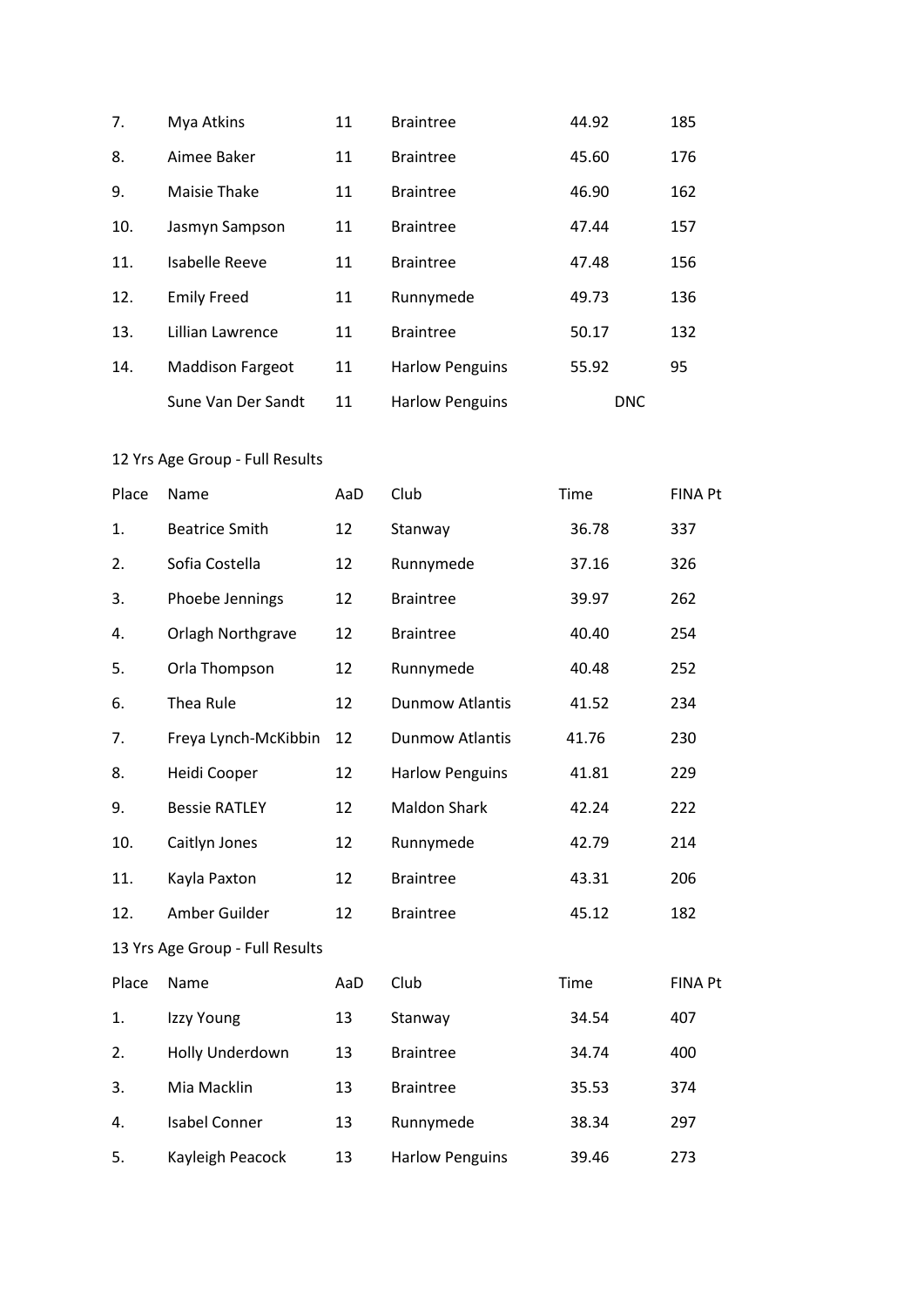| 6.    | <b>Tiffany Fox</b>                   | 13  | <b>Harlow Penguins</b> | 40.28      | 256            |
|-------|--------------------------------------|-----|------------------------|------------|----------------|
| 7.    | Sophia Cooper                        | 13  | Stanway                | 40.44      | 253            |
| 8.    | <b>Esmee Reeve</b>                   | 13  | <b>Braintree</b>       | 41.81      | 229            |
| 9.    | Juliette Rouyer-Brown                | 13  | Runnymede              | 47.21      | 159            |
| 10.   | Anna Sanders                         | 13  | <b>Dunmow Atlantis</b> | 47.40      | 157            |
| 11.   | Lydia DOUGLAS                        | 13  | <b>Maldon Shark</b>    | 51.27      | 124            |
|       | 14 Yrs Age Group - Full Results      |     |                        |            |                |
| Place | Name                                 | AaD | Club                   | Time       | <b>FINA Pt</b> |
| 1.    | <b>Isabelle Talbot</b>               | 14  | <b>Braintree</b>       | 34.60      | 405            |
| 2.    | Sophie Ball                          | 14  | <b>Braintree</b>       | 35.08      | 388            |
| 3.    | Kathryn Edwards                      | 14  | <b>Braintree</b>       | 36.50      | 345            |
| 4.    | Francesca Baker                      | 14  | <b>Braintree</b>       | 36.94      | 332            |
| 5.    | Amelie Cooper                        | 14  | Stanway                | 37.75      | 311            |
| 6.    | <b>Connie RATLEY</b>                 | 14  | <b>Maldon Shark</b>    | 38.08      | 303            |
|       | 15 Yrs/Over Age Group - Full Results |     |                        |            |                |
| Place | Name                                 | AaD | Club                   | Time       | <b>FINA Pt</b> |
| 1.    | Robyn Quince                         | 17  | Runnymede              | 34.24      | 417            |
| 2.    | <b>Rachel Sale</b>                   | 15  | Stanway                | 34.86      | 396            |
| 3.    | Lily Threadgold                      | 16  | <b>Braintree</b>       | 35.07      | 388            |
| 4.    | Marcie Aley                          | 16  | <b>Braintree</b>       | 35.29      | 381            |
| 5.    | <b>Grace Black</b>                   | 15  | Stanway                | 35.95      | 361            |
| 6.    | Rosie Henn                           | 16  | <b>Braintree</b>       | 36.78      | 337            |
| 7.    | <b>Isabel Morley</b>                 | 16  | Runnymede              | 37.93      | 307            |
| 8.    | Jorja Sampson                        | 15  | <b>Braintree</b>       | 38.61      | 291            |
| 9.    | <b>Isabelle READ</b>                 | 15  | <b>Maldon Shark</b>    | 38.75      | 288            |
| 10.   | Olivia Perrin                        | 15  | <b>Harlow Penguins</b> | 38.90      | 285            |
| 11.   | Grace Hardison-Taylor                | 15  | <b>Braintree</b>       | 40.23      | 257            |
| 12.   | Grace Boroughs                       | 15  | <b>Braintree</b>       | 42.73      | 215            |
|       | Francesca Jones                      | 15  | Runnymede              | <b>DNC</b> |                |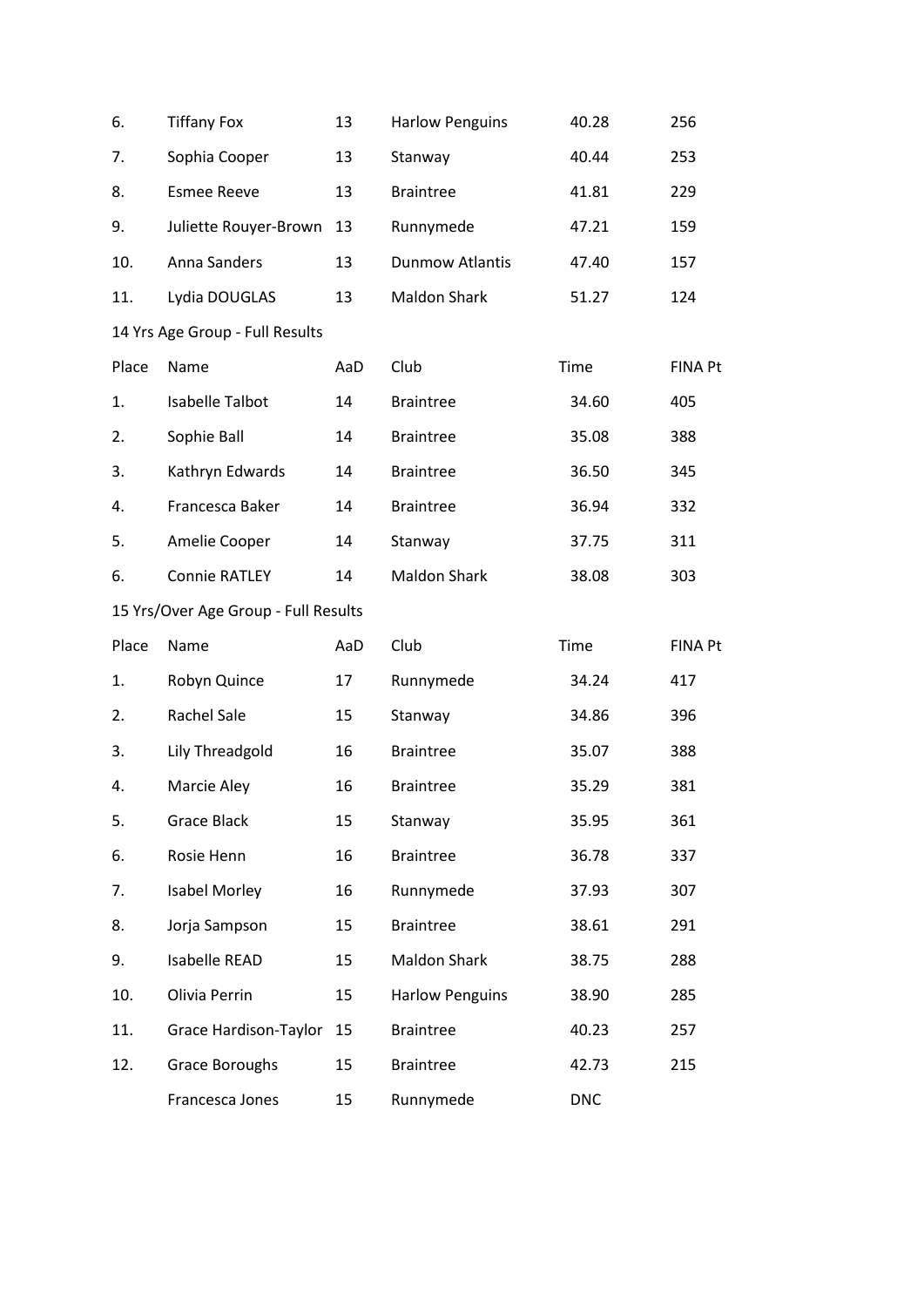### **EVENT 106 Boy Open 50m Backstroke**

|                | 09 Yrs Age Group - Full Results           |     |                        |       |                |
|----------------|-------------------------------------------|-----|------------------------|-------|----------------|
| Place          | Name                                      | AaD | Club                   | Time  | <b>FINA Pt</b> |
| 1.             | <b>Braden Barnacle</b>                    | 9   | <b>Braintree</b>       | 51.40 | 80             |
| 2.             | Ethan DAVISON                             | 9   | <b>Maldon Shark</b>    | 53.54 | 71             |
|                | 10 Yrs Age Group - Full Results           |     |                        |       |                |
| Place          | Name                                      | AaD | Club                   | Time  | <b>FINA Pt</b> |
| 1.             | Dominik Sterbak                           | 10  | <b>Harlow Penguins</b> | 44.05 | 128            |
| 2.             | Mikolaj Jagodzinski                       | 10  | Runnymede              | 44.39 | 125            |
| 3.             | Ronnie Koppel                             | 10  | <b>Dunmow Atlantis</b> | 46.51 | 109            |
| 4.             | Arian Kurmanbayev                         | 10  | <b>Dunmow Atlantis</b> | 50.94 | 82             |
|                | 11 Yrs Age Group - Full Results           |     |                        |       |                |
| Place          | Name                                      | AaD | Club                   | Time  | <b>FINA Pt</b> |
| 1.             | Harvey Atkinson                           | 11  | Stanway                | 42.61 | 141            |
| 2.             | Percy GOLDSTONE                           | 11  | <b>Maldon Shark</b>    | 43.95 | 129            |
| 3.             | <b>Isaac Bissell</b>                      | 11  | Runnymede              | 45.18 | 118            |
| 4.             | <b>Reuben Walters</b>                     | 11  | Runnymede              | 45.29 | 118            |
| 5.             | <b>George MARSHALL</b>                    | 11  | <b>Maldon Shark</b>    | 47.75 | 100            |
| 6.             | <b>Adam Boroughs</b>                      | 11  | <b>Braintree</b>       | 47.89 | 99             |
| 7.             | Joshua Nix                                | 11  | Runnymede              | 49.31 | 91             |
| 8.             | <b>Caleb Roberts</b>                      | 11  | <b>Dunmow Atlantis</b> | 50.48 | 85             |
| 9.             | Benjamin Holland                          | 11  | <b>Braintree</b>       | 54.12 | 69             |
| $\overline{a}$ | $\sim$ $\sim$ $\sim$ $\sim$ $\sim$ $\sim$ |     |                        |       |                |

| Place          | Name                   | AaD | Club                   | Time  | <b>FINA Pt</b> |
|----------------|------------------------|-----|------------------------|-------|----------------|
| $\mathbf{1}$ . | Maxim Szarvadi         | 12  | <b>Harlow Penguins</b> | 35.81 | 238            |
| 2.             | <b>Vincent Coombes</b> | 12  | <b>Braintree</b>       | 40.12 | 169            |
| 3.             | <b>Stanley Owen</b>    | 12  | Runnymede              | 41.09 | 158            |
| 4.             | Hudson Barnacle        | 12  | <b>Braintree</b>       | 42.22 | 145            |
| 5.             | <b>Hudson WILLIAMS</b> | 12  | Maldon Shark           | 42.62 | 141            |
| 6.             | Liam Hurst             | 12  | <b>Braintree</b>       | 42.74 | 140            |
| 7.             | Joshua Eldridge        | 12  | <b>Braintree</b>       | 43.68 | 131            |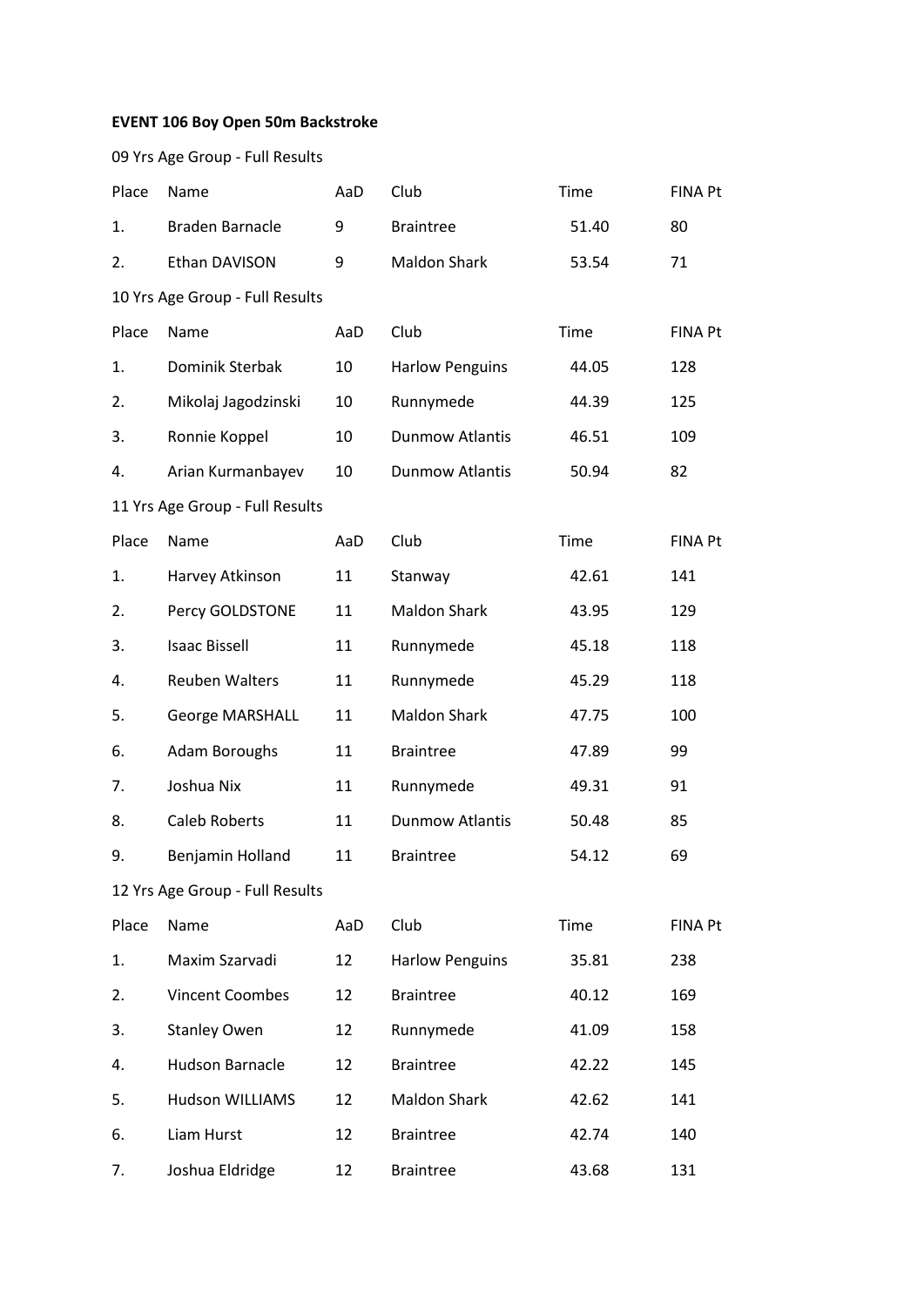| 8.  | Oscar Bainbridge          | 12 | <b>Dunmow Atlantis</b> | 44.26 | 126 |
|-----|---------------------------|----|------------------------|-------|-----|
| 9.  | Rhys Lawn                 | 12 | Runnymede              | 44.91 | 121 |
| 10. | Rares Branisteanu         | 12 | <b>Harlow Penguins</b> | 45.10 | 119 |
| 11. | Enrique Herbert-Moreno 12 |    | Runnymede              | 47.67 | 101 |
| 12. | <b>Valentino Sanders</b>  | 12 | <b>Dunmow Atlantis</b> | 48.41 | 96  |
|     | <b>Theodore Perrin</b>    | 12 | <b>Harlow Penguins</b> | DQ ST |     |

| Place | Name               | AaD | Club                   | Time       | <b>FINA Pt</b> |
|-------|--------------------|-----|------------------------|------------|----------------|
| 1.    | Joshua Parker      | 13  | <b>Braintree</b>       | 34.59      | 265            |
| 2.    | Jeremy Brailsford  | 13  | <b>Maldon Shark</b>    | 35.67      | 241            |
| 3.    | Cooper Smith       | 13  | <b>Harlow Penguins</b> | 36.13      | 232            |
| 4.    | Daniel Pirie       | 13  | <b>Braintree</b>       | 36.71      | 221            |
| 5.    | Liam Clark         | 13  | Runnymede              | 37.63      | 205            |
| 6.    | James Bull         | 13  | <b>Harlow Penguins</b> | 39.45      | 178            |
| 7.    | Ellis Ryan         | 13  | <b>Harlow Penguins</b> | 41.59      | 152            |
| 8.    | Hayden Kern        | 13  | <b>Braintree</b>       | 43.20      | 136            |
| 9.    | <b>Finlay Pipe</b> | 13  | <b>Braintree</b>       | 43.91      | 129            |
| 10.   | Marley Koppel      | 13  | <b>Dunmow Atlantis</b> | 44.51      | 124            |
| 11.   | Dylan Wilson       | 13  | <b>Dunmow Atlantis</b> | 45.24      | 118            |
|       | Alistair Mizon     | 13  | <b>Braintree</b>       | <b>DNC</b> |                |
|       | Jacob Dessoy       | 13  | Runnymede              | DQ ST      |                |

| Place | Name                  | AaD | Club                   | Time  | <b>FINA Pt</b> |
|-------|-----------------------|-----|------------------------|-------|----------------|
| 1.    | Albert Orley          | 14  | <b>Braintree</b>       | 30.55 | 384            |
| 2.    | Collin Okusaga        | 14  | <b>Braintree</b>       | 31.66 | 345            |
| 3.    | Louis Brown           | 14  | Runnymede              | 34.52 | 266            |
| 4.    | <b>Michael Mannix</b> | 14  | <b>Harlow Penguins</b> | 34.86 | 258            |
| 5.    | <b>Oliver CLARK</b>   | 14  | <b>Maldon Shark</b>    | 35.05 | 254            |
| 6.    | Max Headley           | 14  | <b>Braintree</b>       | 36.16 | 232            |
| 7.    | <b>Oliver Mizon</b>   | 14  | <b>Braintree</b>       | 36.39 | 227            |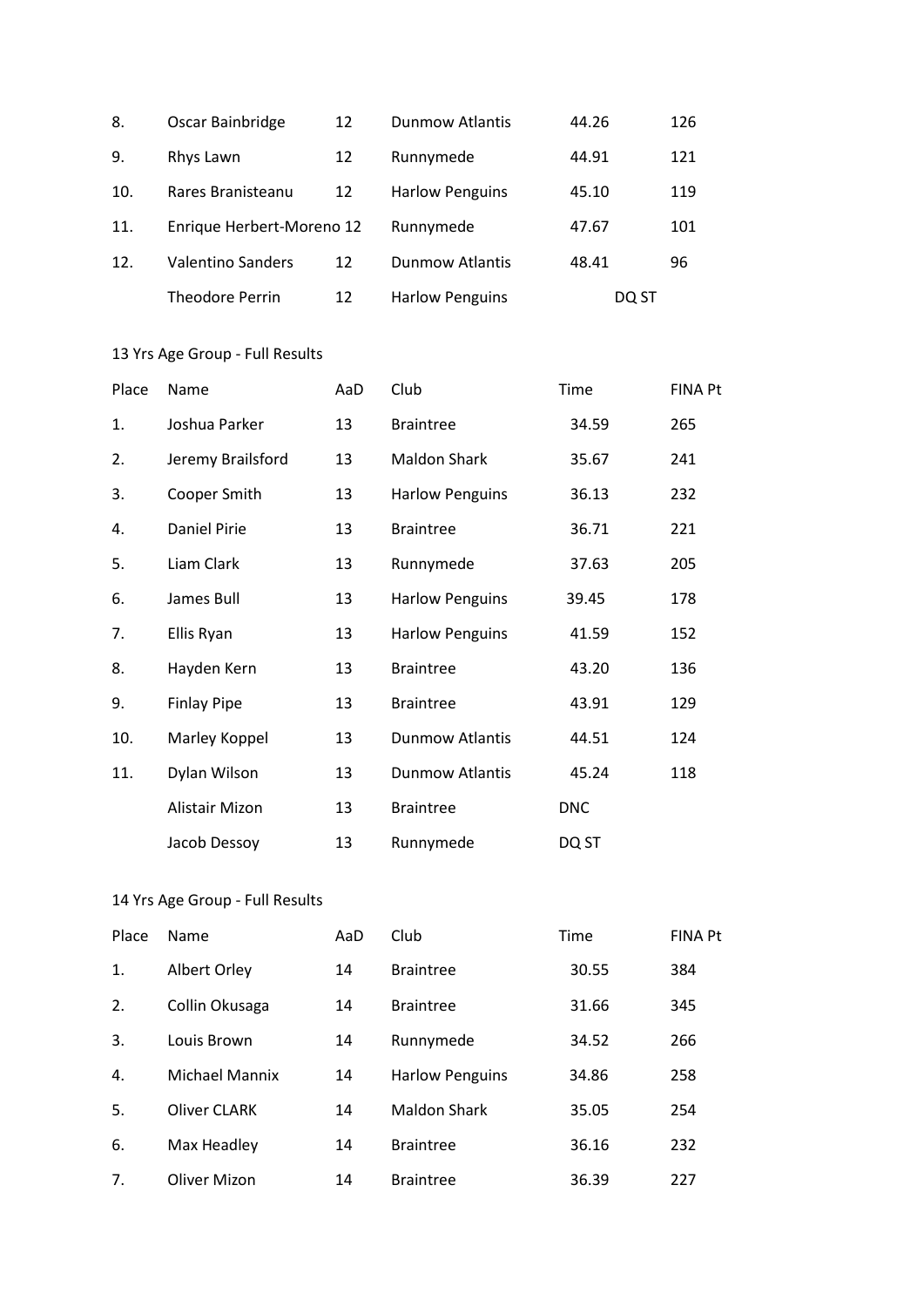| 8.    | Dylan Robins                         | 14  | <b>Braintree</b>    | 38.91      | 186            |
|-------|--------------------------------------|-----|---------------------|------------|----------------|
|       | 15 Yrs/Over Age Group - Full Results |     |                     |            |                |
| Place | Name                                 | AaD | Club                | Time       | <b>FINA Pt</b> |
| 1.    | Morgan Foster                        | 19  | <b>Braintree</b>    | 29.59      | 423            |
| 2.    | Jamie Hartnup                        | 16  | <b>Braintree</b>    | 30.79      | 375            |
| 3.    | <b>Thomas Underdown</b>              | 15  | <b>Braintree</b>    | 31.79      | 341            |
| 4.    | Robert Elliston                      | 15  | <b>Braintree</b>    | 32.42      | 321            |
| 5.    | Samuel Rennie                        | 18  | <b>Braintree</b>    | 32.44      | 321            |
| 6.    | <b>Harold Edwards</b>                | 16  | <b>Braintree</b>    | 33.35      | 295            |
| 7.    | <b>Edmund Beaton</b>                 | 22  | <b>Braintree</b>    | 33.54      | 290            |
| 8.    | Antoine Rouyer-Brown 16              |     | Runnymede           | 33.97      | 279            |
| 9.    | <b>Matthew Pack</b>                  | 17  | <b>Braintree</b>    | 34.88      | 258            |
| 10.   | Chisholm ROWSELL                     | 16  | <b>Maldon Shark</b> | 35.10      | 253            |
| 11.   | <b>Finley Petts</b>                  | 15  | <b>Braintree</b>    | 35.37      | 247            |
| 11.   | Jack Read                            | 16  | Runnymede           | 35.37      | 247            |
| 13.   | <b>Oliver Murray</b>                 | 17  | <b>Braintree</b>    | 36.54      | 224            |
| 14.   | Albie Norman                         | 16  | Runnymede           | 36.65      | 222            |
|       | Joshua Owen                          | 16  | Runnymede           | <b>DNC</b> |                |
|       | Leo Easter                           | 15  | Runnymede           | <b>DNC</b> |                |
|       |                                      |     |                     |            |                |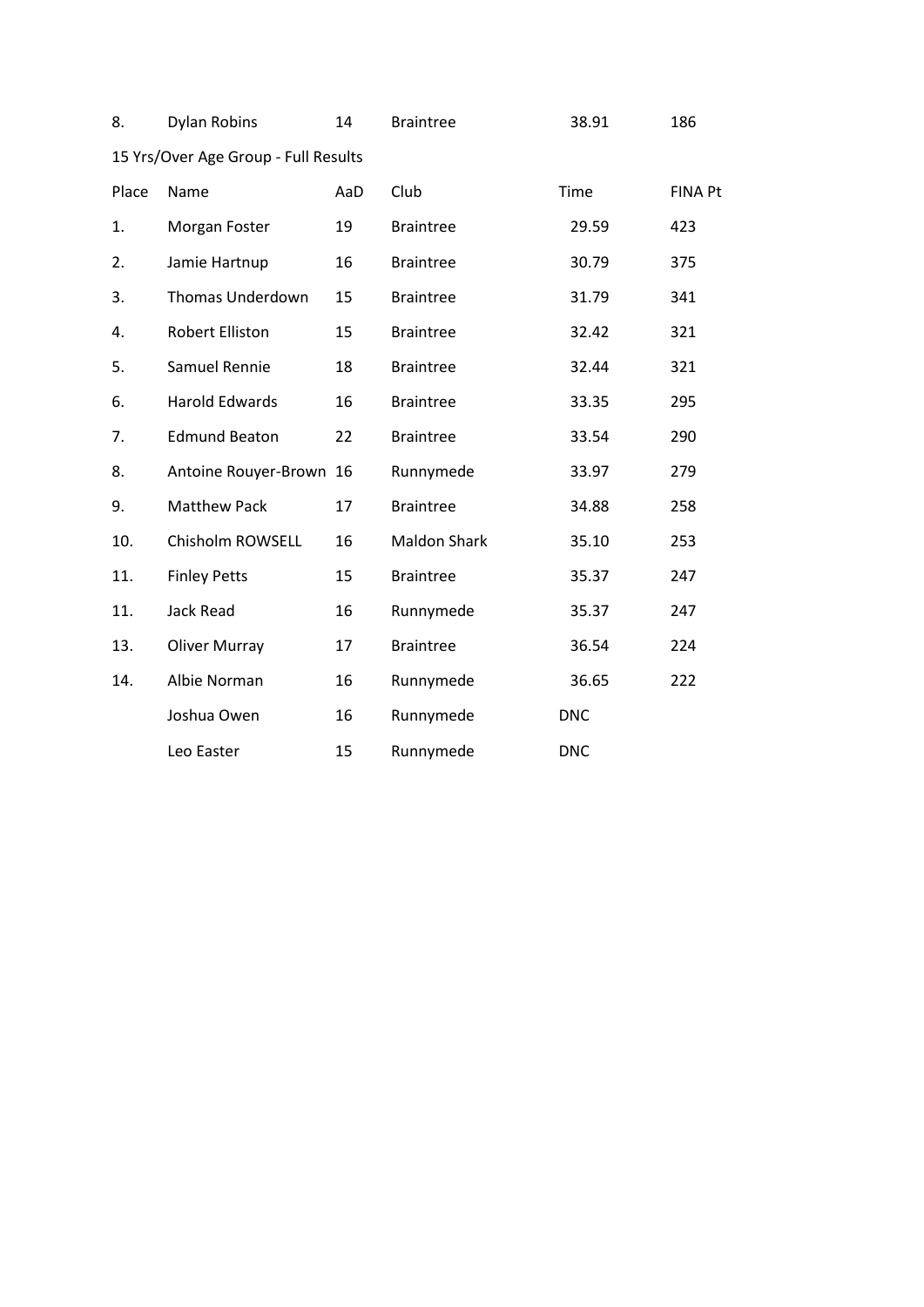## **EVENT 107 Girl Open 50m Breaststroke**

09 Yrs Age Group - Full Results

| Place | Name                            | AaD | Club                   | Time       | <b>FINA Pt</b> |
|-------|---------------------------------|-----|------------------------|------------|----------------|
| 1.    | Ava Read                        | 9   | Runnymede              | 54.86      | 141            |
| 2.    | Jenna Ebsworth                  | 9   | <b>Harlow Penguins</b> | 58.00      | 119            |
| 3.    | Elsie Lawrence                  | 9   | <b>Braintree</b>       | 1:05.33    | 83             |
| 4.    | Hannah Chapman                  | 9   | <b>Braintree</b>       | 1:08.62    | 72             |
|       | 10 Yrs Age Group - Full Results |     |                        |            |                |
| Place | Name                            | AaD | Club                   | Time       | <b>FINA Pt</b> |
| 1.    | <b>Amelia Matthews</b>          | 10  | <b>Harlow Penguins</b> | 44.99      | 255            |
| 2.    | Kayla Smith                     | 10  | <b>Harlow Penguins</b> | 50.74      | 178            |
| 3.    | Kallie Weaver                   | 10  | Colchester             | 51.44      | 171            |
| 4.    | <b>Ivy Powell</b>               | 10  | <b>Harlow Penguins</b> | 53.28      | 154            |
| 5.    | Lucy Day                        | 10  | <b>Harlow Penguins</b> | 54.45      | 144            |
| 6.    | <b>Keeley Hurst</b>             | 10  | <b>Braintree</b>       | 54.91      | 140            |
| 7.    | Meeka Long                      | 10  | <b>Braintree</b>       | 57.72      | 121            |
| 8.    | <b>Scarlett Cook</b>            | 10  | <b>Braintree</b>       | 1:01.93    | 98             |
| 9.    | Lois Laws                       | 10  | <b>Harlow Penguins</b> | 1:02.87    | 93             |
|       | May Donnelly                    | 10  | <b>Harlow Penguins</b> | <b>DNC</b> |                |
|       | Lilah Murphy                    | 10  | Stanway                | DQ SL 1L   |                |

| Place | Name               | AaD | Club                   | Time  | <b>FINA Pt</b> |
|-------|--------------------|-----|------------------------|-------|----------------|
| 1.    | Indie Pettitt      | 11  | <b>Harlow Penguins</b> | 45.22 | 251            |
| 2.    | Kaci-May Peck      | 11  | <b>Harlow Penguins</b> | 46.18 | 236            |
| 3.    | Elizabeth Comber   | 11  | Runnymede              | 48.96 | 198            |
| 4.    | Jasmyn Sampson     | 11  | <b>Braintree</b>       | 53.07 | 155            |
| 5.    | <b>Elle PENNY</b>  | 11  | <b>Maldon Shark</b>    | 53.53 | 151            |
| 6.    | Amber Thompson     | 11  | <b>Dunmow Atlantis</b> | 53.64 | 150            |
| 7.    | <b>Emily Death</b> | 11  | <b>Harlow Penguins</b> | 53.69 | 150            |
| 8.    | <b>Emily Freed</b> | 11  | Runnymede              | 54.15 | 146            |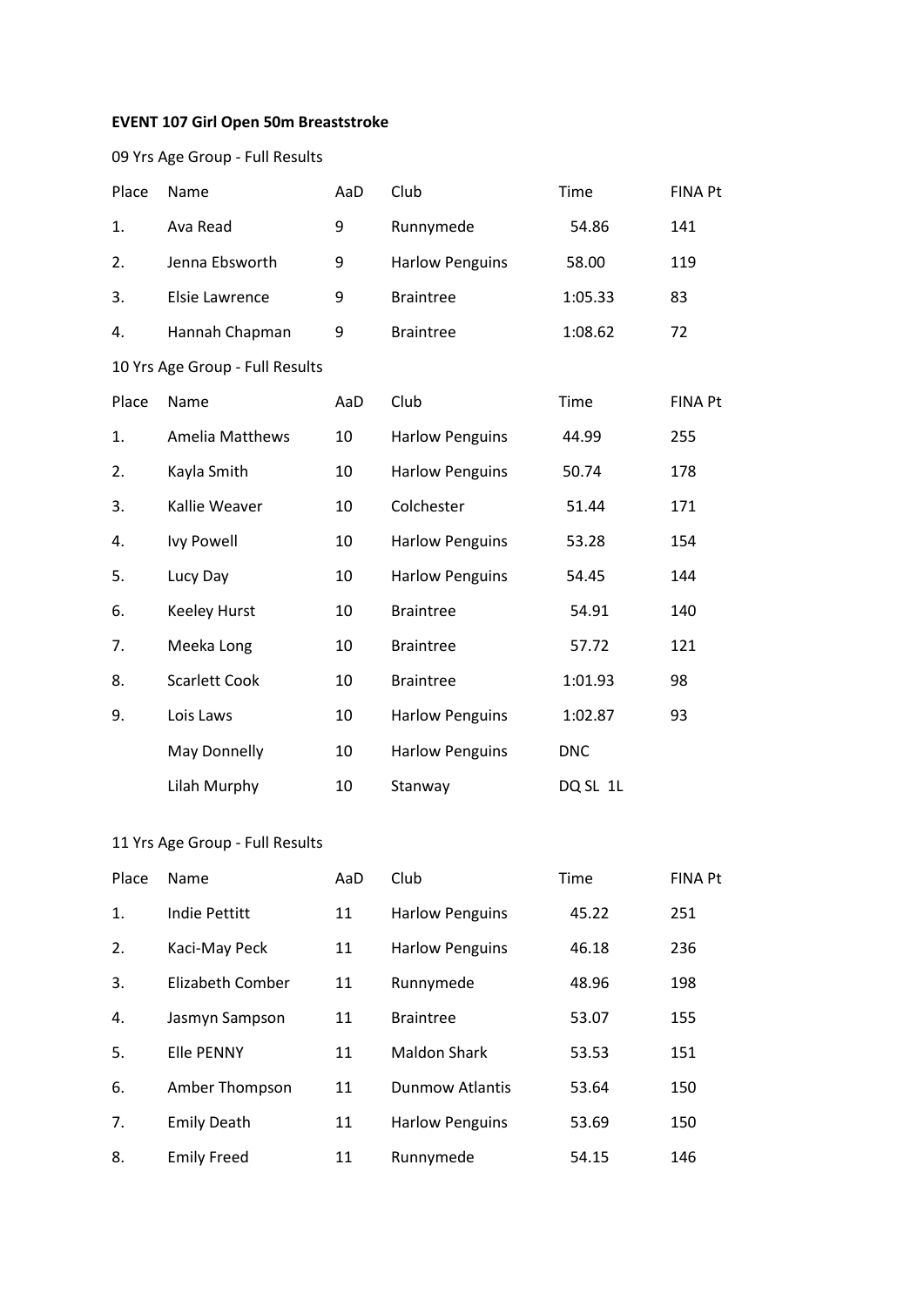| 9.  | <b>Isabelle Reeve</b>   | 11 | <b>Braintree</b>       | 54.17      | 146 |
|-----|-------------------------|----|------------------------|------------|-----|
| 10. | Jodie Black             | 11 | Stanway                | 54.68      | 142 |
| 11. | Hayley FRIEDLEIN        | 11 | <b>Maldon Shark</b>    | 55.13      | 139 |
| 12. | <b>Boe Baxter</b>       | 11 | Runnymede              | 55.79      | 134 |
| 13. | <b>Maddison Fargeot</b> | 11 | <b>Harlow Penguins</b> | 56.52      | 129 |
| 14. | Lillian Lawrence        | 11 | <b>Braintree</b>       | 57.09      | 125 |
| 15. | Rachael Ebsworth        | 11 | <b>Harlow Penguins</b> | 58.42      | 116 |
|     | Sune Van Der Sandt      | 11 | <b>Harlow Penguins</b> | <b>DNC</b> |     |
|     | Eleanor Lawrence        | 11 | <b>Dunmow Atlantis</b> | DOT 1L     |     |

| Place | Name                            | AaD | Club                   | Time  | <b>FINA Pt</b> |
|-------|---------------------------------|-----|------------------------|-------|----------------|
| 1.    | <b>Beatrice Smith</b>           | 12  | Stanway                | 40.76 | 344            |
| 2.    | Kornelia Jagodzinska            | 12  | Runnymede              | 44.86 | 258            |
| 3.    | <b>Olivia MORRIS</b>            | 12  | <b>Maldon Shark</b>    | 44.91 | 257            |
| 4.    | <b>Heloise Frost</b>            | 12  | <b>Dunmow Atlantis</b> | 46.74 | 228            |
| 5.    | Kayla Paxton                    | 12  | <b>Braintree</b>       | 47.06 | 223            |
| 6.    | Phoebe Jennings                 | 12  | <b>Braintree</b>       | 47.15 | 222            |
| 7.    | <b>Orlagh Northgrave</b>        | 12  | <b>Braintree</b>       | 49.28 | 194            |
| 8.    | Ava McCarthy                    | 12  | <b>Harlow Penguins</b> | 49.89 | 187            |
| 9.    | Amelia McCreath                 | 12  | <b>Dunmow Atlantis</b> | 50.92 | 176            |
| 10.   | Sofia Costella                  | 12  | Runnymede              | 51.88 | 166            |
| 11.   | <b>Bessie RATLEY</b>            | 12  | <b>Maldon Shark</b>    | 52.95 | 156            |
| 12.   | Heidi Cooper                    | 12  | <b>Harlow Penguins</b> | 53.35 | 153            |
| 13.   | Caitlyn Jones                   | 12  | Runnymede              | 53.44 | 152            |
| 14.   | Orla Thompson                   | 12  | Runnymede              | 53.96 | 148            |
| 15.   | Amber Guilder                   | 12  | <b>Braintree</b>       | 54.91 | 140            |
| 16.   | Isla Munro                      | 12  | <b>Dunmow Atlantis</b> | 59.07 | 113            |
|       | 13 Yrs Age Group - Full Results |     |                        |       |                |
| Place | Name                            | AaD | Club                   | Time  | <b>FINA Pt</b> |
| 1.    | Holly Underdown                 | 13  | <b>Braintree</b>       | 39.44 | 379            |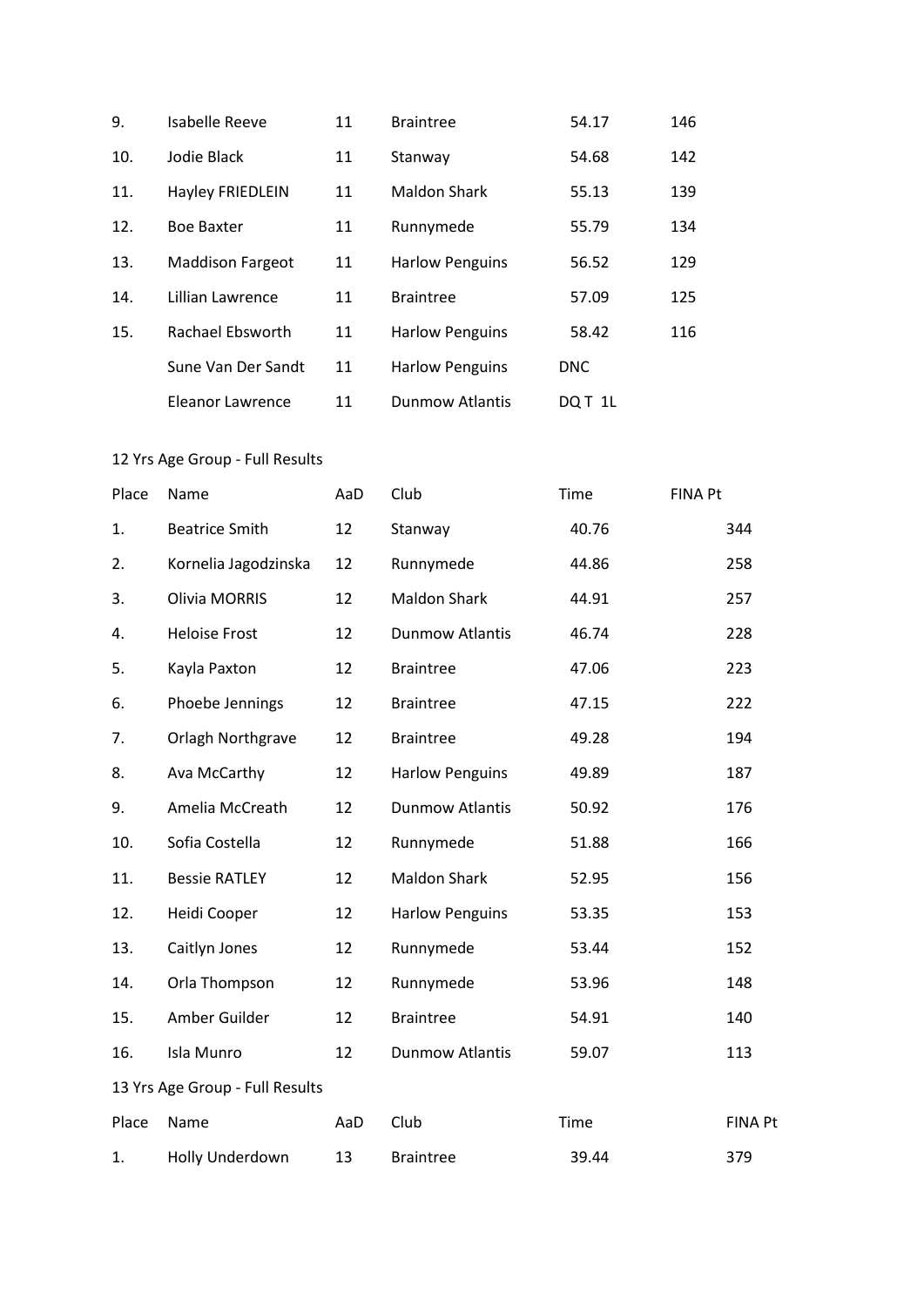| 2.    | <b>Esmee Reeve</b>                   | 13  | <b>Braintree</b>       | 41.59   | 323            |
|-------|--------------------------------------|-----|------------------------|---------|----------------|
| 3.    | Izzy Young                           | 13  | Stanway                | 42.59   | 301            |
| 4.    | <b>Scarlett Mercer</b>               | 13  | <b>Harlow Penguins</b> | 42.86   | 295            |
| 5.    | <b>Rosie BARTHORPE</b>               | 13  | Maldon Shark           | 43.39   | 285            |
| 6.    | Mia Macklin                          | 13  | <b>Braintree</b>       | 43.49   | 283            |
| 7.    | <b>Tiffany Fox</b>                   | 13  | <b>Harlow Penguins</b> | 44.78   | 259            |
| 8.    | Freya Gordon                         | 13  | <b>Harlow Penguins</b> | 45.26   | 251            |
| 9.    | Kayleigh Peacock                     | 13  | <b>Harlow Penguins</b> | 45.64   | 245            |
| 10.   | Sophia Cooper                        | 13  | Stanway                | 46.37   | 233            |
| 11.   | <b>Isabel Conner</b>                 | 13  | Runnymede              | 47.37   | 219            |
| 12.   | <b>Isabelle Rogers</b>               | 13  | <b>Dunmow Atlantis</b> | 52.17   | 164            |
| 13.   | Lydia DOUGLAS                        | 13  | Maldon Shark           | 54.88   | 140            |
| 14.   | Juliette Rouyer-Brown                | 13  | Runnymede              | 55.00   | 140            |
| 15.   | Sophie CLARK                         | 13  | <b>Maldon Shark</b>    | 55.70   | 134            |
|       | Anna Sanders                         | 13  | <b>Dunmow Atlantis</b> | DQ ST   |                |
|       | Summer Buckland                      | 13  | <b>Harlow Penguins</b> | DQ T 1L |                |
|       | 14 Yrs Age Group - Full Results      |     |                        |         |                |
| Place | Name                                 | AaD | Club                   | Time    | <b>FINA Pt</b> |
| 1.    | Kathryn Edwards                      | 14  | <b>Braintree</b>       | 39.01   | 392            |
| 2.    | Sophie Ball                          | 14  | <b>Braintree</b>       | 40.97   | 338            |
| 3.    | Isabelle Talbot                      | 14  | <b>Braintree</b>       | 41.47   | 326            |
| 4.    | Francesca Baker                      | 14  | <b>Braintree</b>       | 43.89   | 275            |
| 5.    | Valeria Jelpidiforova                | 14  | Stanway                | 46.66   | 229            |
| 6.    | Amelie Cooper                        | 14  | Stanway                | 46.95   | 225            |
| 7.    | Amelia Adair                         | 14  | <b>Dunmow Atlantis</b> | 51.48   | 170            |
|       | 15 Yrs/Over Age Group - Full Results |     |                        |         |                |
| Place | Name                                 | AaD | Club                   | Time    | <b>FINA Pt</b> |
| 1.    | Robyn Quince                         | 17  | Runnymede              | 37.27   | 449            |
| 2.    | Evie Jamieson                        | 15  | <b>Harlow Penguins</b> | 37.76   | 432            |
| 3.    | Rosie Henn                           | 16  | <b>Braintree</b>       | 38.74   | 400            |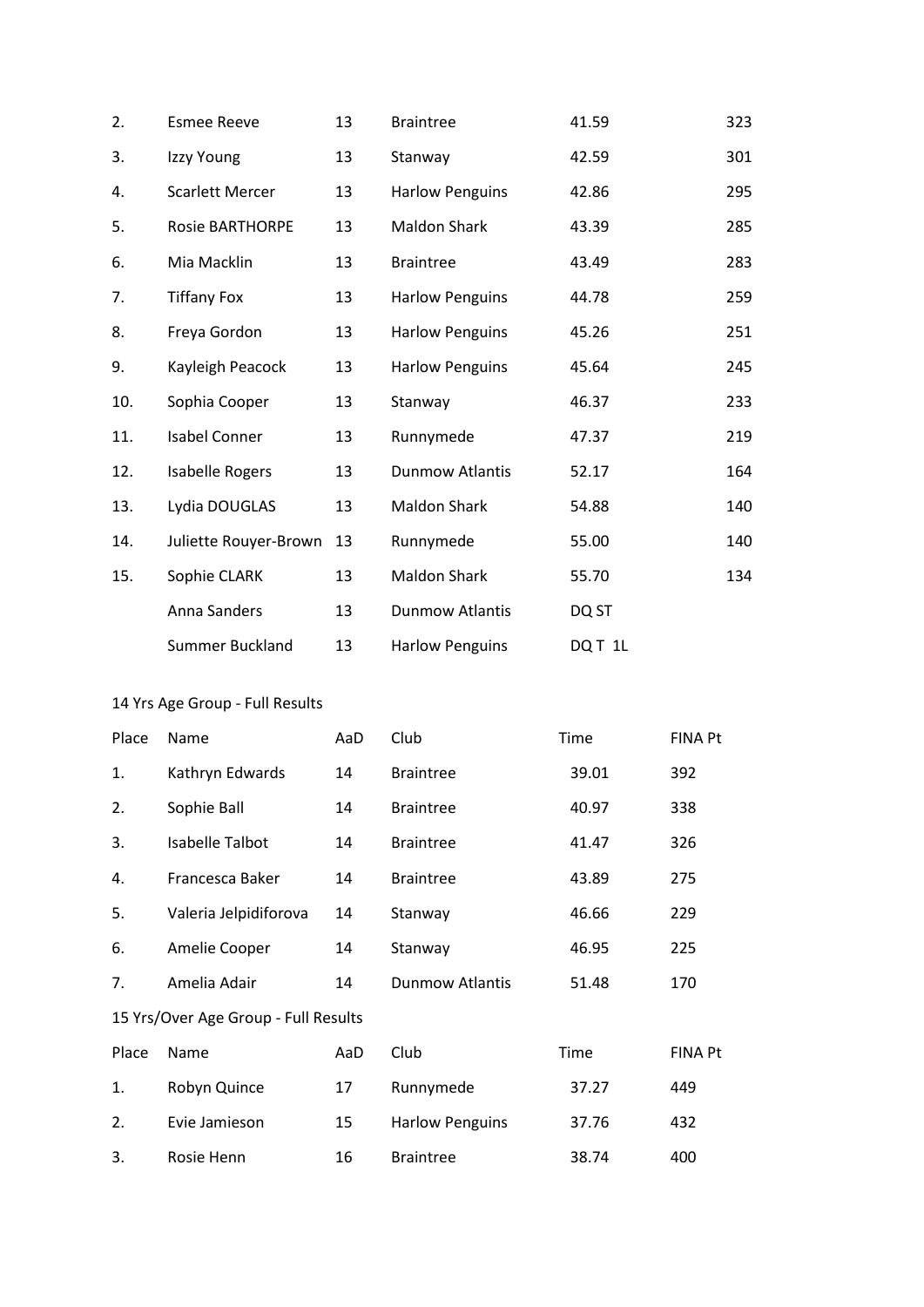| 4.  | <b>Rachel Sale</b>    | 15 | Stanway                | 39.03      | 391 |
|-----|-----------------------|----|------------------------|------------|-----|
| 5.  | Marcie Aley           | 16 | <b>Braintree</b>       | 39.77      | 370 |
| 6.  | Darcy Coburn          | 17 | <b>Braintree</b>       | 41.70      | 321 |
| 7.  | Grace Black           | 15 | Stanway                | 41.84      | 318 |
| 8.  | Ellie Cakebread       | 17 | <b>Braintree</b>       | 42.20      | 309 |
| 9.  | Kirsten Smith         | 16 | Stanway                | 42.53      | 302 |
| 10. | Lorna Quince          | 15 | Runnymede              | 42.76      | 297 |
| 11. | Jorja Sampson         | 15 | <b>Braintree</b>       | 43.08      | 291 |
| 12. | Grace Hardison-Taylor | 15 | <b>Braintree</b>       | 44.12      | 271 |
| 13. | Olivia Perrin         | 15 | <b>Harlow Penguins</b> | 45.61      | 245 |
|     | Francesca Jones       | 15 | Runnymede              | <b>DNC</b> |     |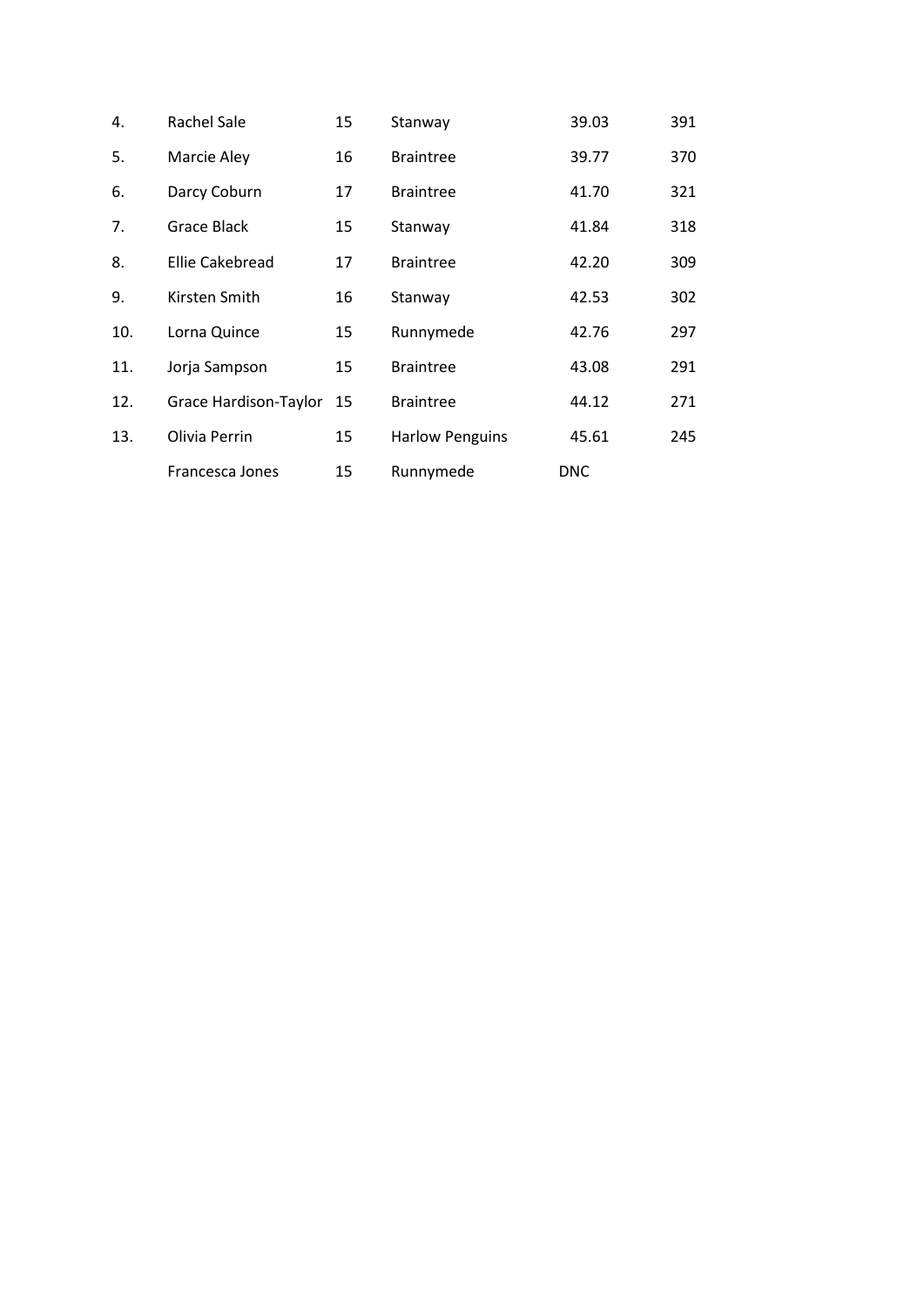## **EVENT 108 Boy Open 50m Breaststroke**

|       | 09 Yrs Age Group - Full Results |     |                        |          |                |
|-------|---------------------------------|-----|------------------------|----------|----------------|
| Place | Name                            | AaD | Club                   | Time     | <b>FINA Pt</b> |
| 1.    | <b>Bobby Mercer</b>             | 9   | <b>Harlow Penguins</b> | 52.78    | 109            |
| 2.    | <b>Braden Barnacle</b>          | 9   | <b>Braintree</b>       | 55.80    | 92             |
| 3.    | Ryan Reeve                      | 9   | <b>Braintree</b>       | 1:01.07  | 70             |
| 4.    | Joshua Boreham                  | 9   | <b>Maldon Shark</b>    | 1:06.18  | 55             |
|       | Ethan DAVISON                   | 9   | <b>Maldon Shark</b>    | DQ SL 1L |                |
|       | Seth O'Leary                    | 9   | Runnymede              | DQT 1L   |                |
|       | 10 Yrs Age Group - Full Results |     |                        |          |                |
| Place | Name                            | AaD | Club                   | Time     | FINA Pt        |
| 1.    | Arian Kurmanbayev               | 10  | <b>Dunmow Atlantis</b> | 51.35    | 118            |
| 2.    | Mikolaj Jagodzinski             | 10  | Runnymede              | 56.36    | 89             |
| 3.    | Dominik Sterbak                 | 10  | <b>Harlow Penguins</b> | 56.48    | 89             |
| 4.    | <b>Josh HUMPHRIES</b>           | 10  | <b>Maldon Shark</b>    | 58.23    | 81             |
|       | 11 Yrs Age Group - Full Results |     |                        |          |                |
| Place | Name                            | AaD | Club                   | Time     | <b>FINA Pt</b> |
| 1.    | Harvey Atkinson                 | 11  | Stanway                | 50.52    | 124            |
| 2.    | George MARSHALL                 | 11  | <b>Maldon Shark</b>    | 51.50    | 117            |
| 3.    | Asa Stephens                    | 11  | <b>Dunmow Atlantis</b> | 53.92    | 102            |
| 4.    | Reuben Walters                  | 11  | Runnymede              | 55.18    | 95             |
| 5.    | Caleb Roberts                   | 11  | <b>Dunmow Atlantis</b> | 55.45    | 94             |
| 6.    | Alby Jamieson                   | 11  | <b>Harlow Penguins</b> | 56.32    | 90             |
| 7.    | <b>Bradley Rawlinson</b>        | 11  | <b>Braintree</b>       | 56.62    | 88             |
| 8.    | Adam Boroughs                   | 11  | <b>Braintree</b>       | 58.27    | 81             |
| 9.    | Joshua Nix                      | 11  | Runnymede              | 1:05.78  | 56             |
|       | 12 Yrs Age Group - Full Results |     |                        |          |                |
| Place | Name                            | AaD | Club                   | Time     | <b>FINA Pt</b> |
| 1.    | Vincent Coombes                 | 12  | <b>Braintree</b>       | 45.72    | 168            |
| 2.    | Josh Hurst                      | 12  | <b>Braintree</b>       | 47.37    | 151            |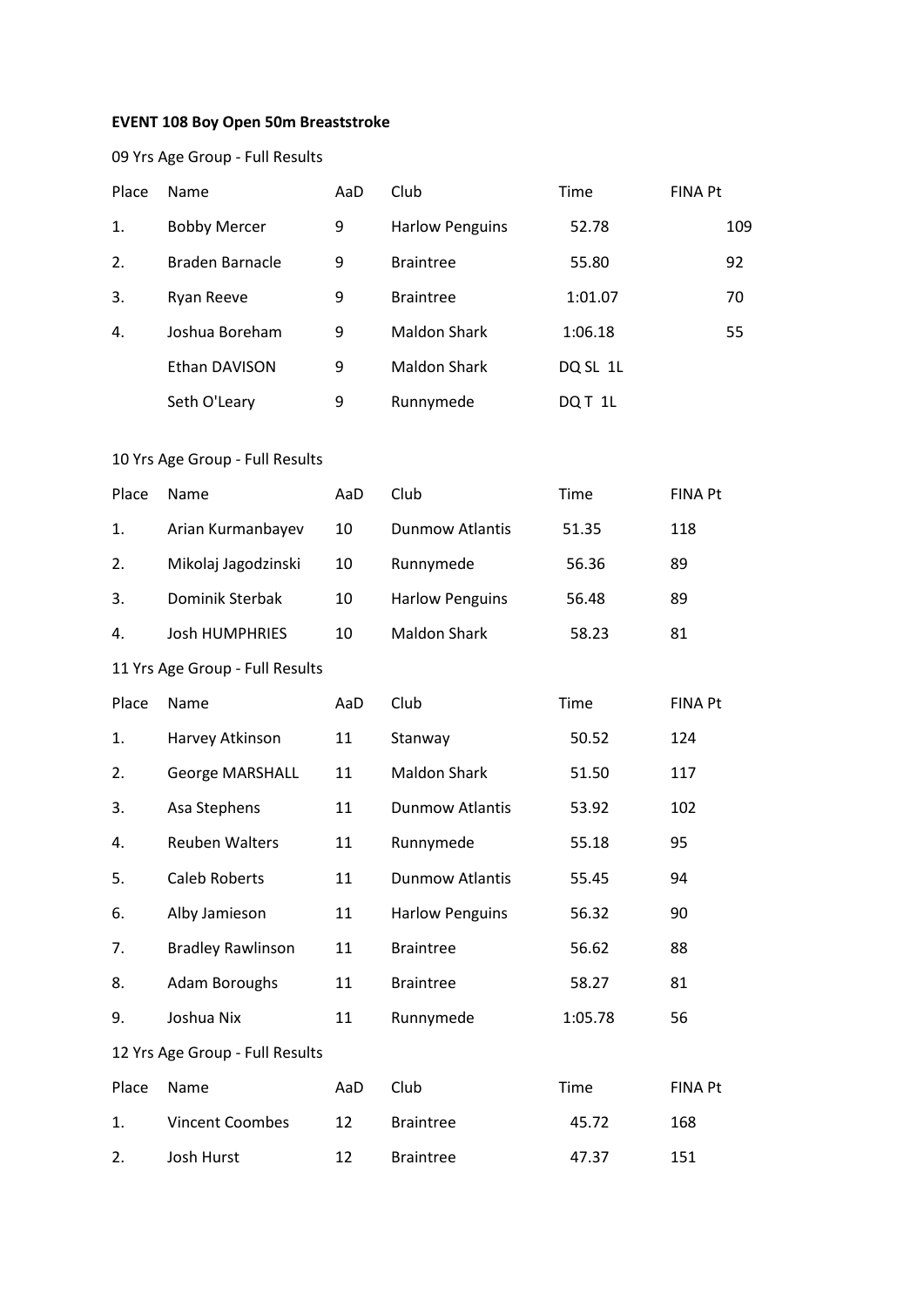| 3. | <b>Theodore Perrin</b>    | 12 | <b>Harlow Penguins</b> | 47.42 | 150 |
|----|---------------------------|----|------------------------|-------|-----|
| 4. | Hudson Barnacle           | 12 | <b>Braintree</b>       | 47.76 | 147 |
| 5. | Liam Hurst                | 12 | <b>Braintree</b>       | 49.87 | 129 |
| 6. | <b>Stanley Owen</b>       | 12 | Runnymede              | 50.55 | 124 |
| 7. | <b>Hudson WILLIAMS</b>    | 12 | Maldon Shark           | 52.81 | 109 |
| 8. | Enrique Herbert-Moreno 12 |    | Runnymede              | 55.05 | 96  |
|    | Rhys Lawn                 | 12 | Runnymede              | DQ ST |     |

| Place | Name                            | AaD | Club                   | Time       | <b>FINA Pt</b> |
|-------|---------------------------------|-----|------------------------|------------|----------------|
| 1.    | Joshua Parker                   | 13  | <b>Braintree</b>       | 39.54      | 260            |
| 2.    | Cooper Smith                    | 13  | <b>Harlow Penguins</b> | 40.29      | 246            |
| 3.    | Jeremy Brailsford               | 13  | <b>Maldon Shark</b>    | 42.83      | 204            |
| 4.    | Liam Clark                      | 13  | Runnymede              | 44.74      | 179            |
| 5.    | Ellis Ryan                      | 13  | <b>Harlow Penguins</b> | 44.85      | 178            |
| 6.    | Joe Johnston                    | 13  | Stanway                | 45.58      | 170            |
| 7.    | Hayden Kern                     | 13  | <b>Braintree</b>       | 46.26      | 162            |
| 8.    | James Bull                      | 13  | <b>Harlow Penguins</b> | 46.67      | 158            |
| 9.    | <b>Daniel Pirie</b>             | 13  | <b>Braintree</b>       | 46.80      | 157            |
| 10.   | <b>Finlay Pipe</b>              | 13  | <b>Braintree</b>       | 49.34      | 134            |
| 11.   | Dylan Wilson                    | 13  | <b>Dunmow Atlantis</b> | 50.87      | 122            |
| 12.   | Alfie Warrington                | 13  | Stanway                | 1:00.18    | 73             |
|       | <b>Alistair Mizon</b>           | 13  | <b>Braintree</b>       | <b>DNC</b> |                |
|       | 14 Yrs Age Group - Full Results |     |                        |            |                |
| Place | Name                            | AaD | Club                   | Time       | FINA Pt        |
| 1.    | Louis Brown                     | 14  | Runnymede              | 37.83      | 297            |
| 2.    | Nathaniel Coburn                | 14  | <b>Braintree</b>       | 37.98      | 293            |
| 3.    | Collin Okusaga                  | 14  | <b>Braintree</b>       | 38.22      | 288            |
| 4.    | Albert Orley                    | 14  | <b>Braintree</b>       | 38.68      | 278            |
| 5.    | Max Headley                     | 14  | <b>Braintree</b>       | 39.79      | 255            |

6. Dylan Robins 14 Braintree 42.61 208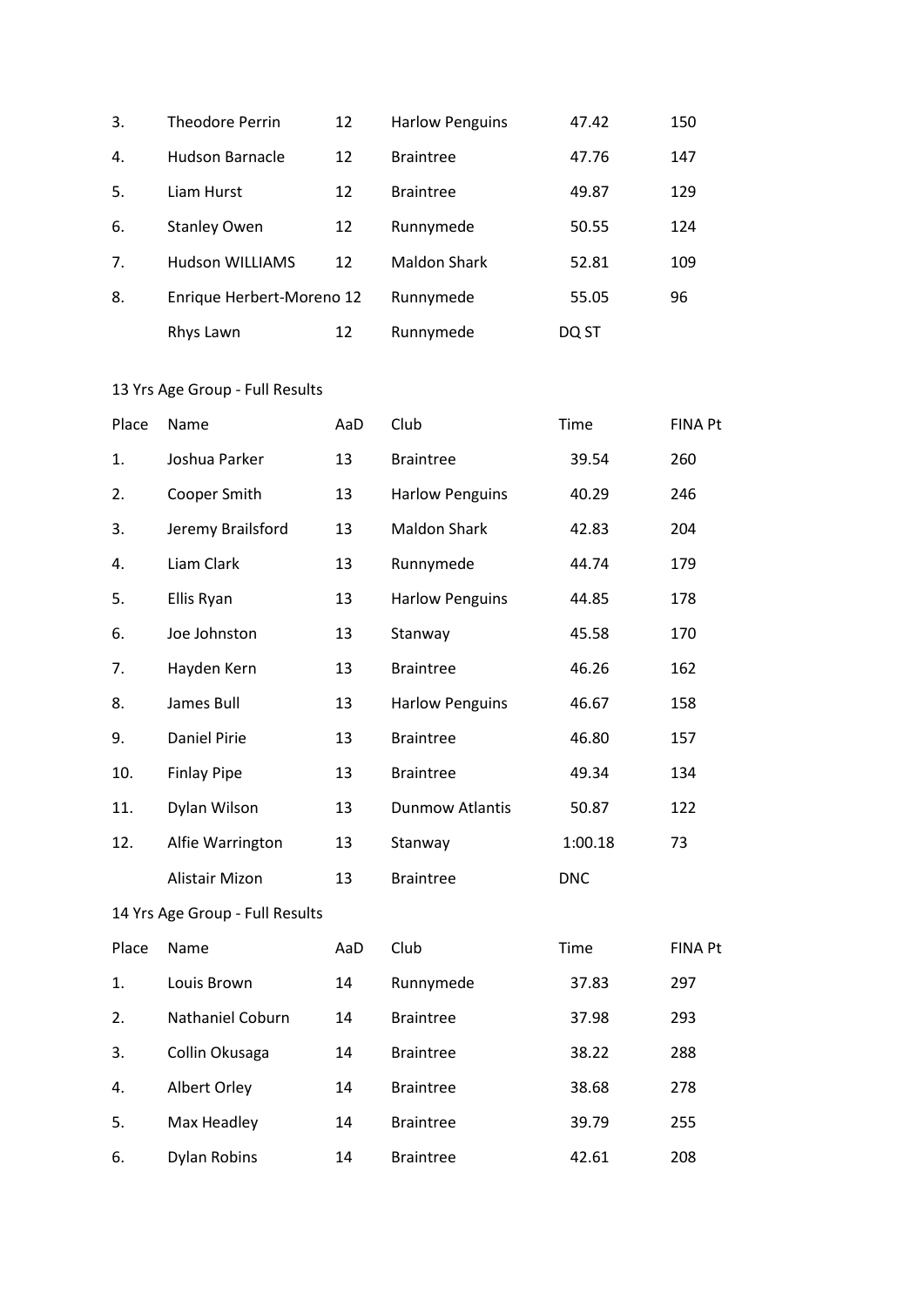| Place | Name                     | AaD | Club                   | Time       | <b>FINA Pt</b> |
|-------|--------------------------|-----|------------------------|------------|----------------|
| 1.    | Morgan Foster            | 19  | <b>Braintree</b>       | 31.65      | 507            |
| 2.    | Glennon Lee              | 15  | <b>Harlow Penguins</b> | 31.84      | 498            |
| 3.    | Samuel Rennie            | 18  | <b>Braintree</b>       | 31.95      | 493            |
| 4.    | <b>Harold Edwards</b>    | 16  | <b>Braintree</b>       | 33.15      | 441            |
| 5.    | Ethan Ryan               | 16  | <b>Harlow Penguins</b> | 34.47      | 393            |
| 6.    | Thomas Underdown         | 15  | <b>Braintree</b>       | 34.76      | 383            |
| 7.    | Jack Read                | 16  | Runnymede              | 35.26      | 367            |
| 7.    | <b>Finley Petts</b>      | 15  | <b>Braintree</b>       | 35.26      | 367            |
| 9.    | <b>Robert Elliston</b>   | 15  | <b>Braintree</b>       | 35.34      | 364            |
| 10.   | Ethan May                | 16  | <b>Harlow Penguins</b> | 36.25      | 337            |
| 11.   | <b>Oliver Murray</b>     | 17  | <b>Braintree</b>       | 36.42      | 333            |
| 12.   | Albie Norman             | 16  | Runnymede              | 36.70      | 325            |
| 13.   | <b>Matthew Pack</b>      | 17  | <b>Braintree</b>       | 37.27      | 310            |
| 14.   | <b>Edward Reeve</b>      | 16  | Stanway                | 38.39      | 284            |
| 15.   | Jack Thompson            | 15  | Runnymede              | 38.73      | 277            |
| 16.   | Chisholm ROWSELL         | 16  | <b>Maldon Shark</b>    | 38.77      | 276            |
| 17.   | Antoine Rouyer-Brown 16  |     | Runnymede              | 41.06      | 232            |
| 18.   | Stephane Rouyer-Brown 25 |     | Runnymede              | 55.42      | 94             |
|       | Leo Easter               | 15  | Runnymede              | <b>DNC</b> |                |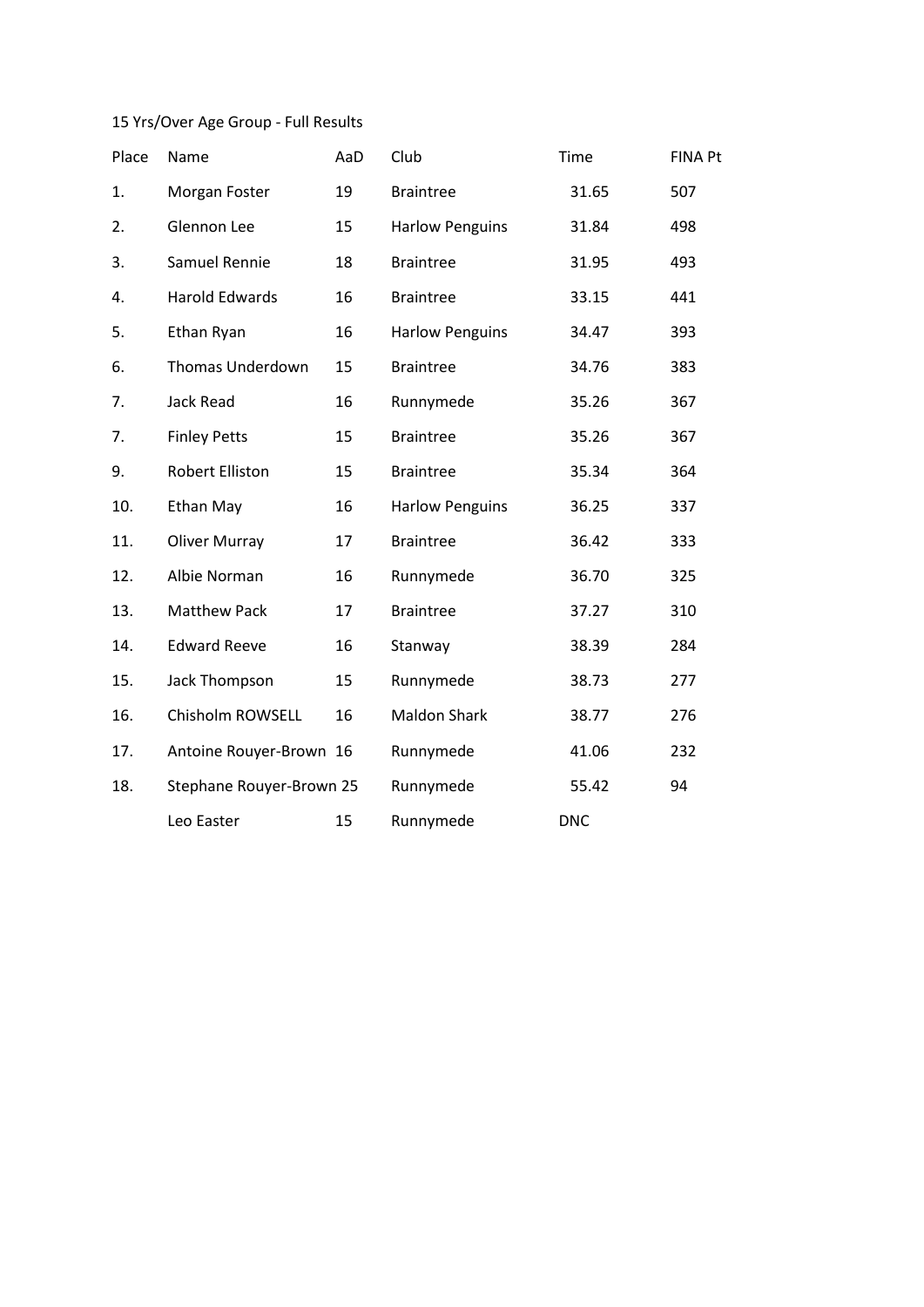## **EVENT 109 Girl Open 50m Freestyle**

| Place | Name                            | AaD | Club                   | Time       | <b>FINA Pt</b> |
|-------|---------------------------------|-----|------------------------|------------|----------------|
| 1.    | Ava Read                        | 9   | Runnymede              | 39.73      | 192            |
| 2.    | Jenna Ebsworth                  | 9   | <b>Harlow Penguins</b> | 43.31      | 148            |
| 3.    | Elsie Lawrence                  | 9   | <b>Braintree</b>       | 52.83      | 81             |
| 4.    | Hannah Chapman                  | 9   | <b>Braintree</b>       | 53.88      | 77             |
|       | 10 Yrs Age Group - Full Results |     |                        |            |                |
| Place | Name                            | AaD | Club                   | Time       | <b>FINA Pt</b> |
| 1.    | <b>Amelia Matthews</b>          | 10  | <b>Harlow Penguins</b> | 35.66      | 265            |
| 2.    | Lucy Day                        | 10  | <b>Harlow Penguins</b> | 37.06      | 236            |
| 3.    | <b>Emily BOREHAM</b>            | 10  | <b>Maldon Shark</b>    | 37.67      | 225            |
| 4.    | Chloe Cranny                    | 10  | <b>Dunmow Atlantis</b> | 37.71      | 224            |
| 5.    | Kallie Weaver                   | 10  | Colchester             | 38.36      | 213            |
| 6.    | <b>Ellie Horsfall</b>           | 10  | Stanway                | 38.96      | 203            |
| 7.    | <b>Ivy Powell</b>               | 10  | <b>Harlow Penguins</b> | 39.01      | 203            |
| 8.    | Alice Judd                      | 10  | Runnymede              | 43.75      | 143            |
| 9.    | Meeka Long                      | 10  | <b>Braintree</b>       | 44.35      | 138            |
| 10.   | <b>Keeley Hurst</b>             | 10  | <b>Braintree</b>       | 46.17      | 122            |
| 11.   | <b>Scarlett Cook</b>            | 10  | <b>Braintree</b>       | 49.92      | 96             |
| 12.   | Lillie France                   | 10  | <b>Harlow Penguins</b> | 51.85      | 86             |
| 13.   | Lois Laws                       | 10  | <b>Harlow Penguins</b> | 53.13      | 80             |
| 14.   | Lilah Murphy                    | 10  | Stanway                | 1:00.40    | 54             |
|       | Lily Duffy                      | 10  | Stanway                | <b>DNC</b> |                |
|       | May Donnelly                    | 10  | <b>Harlow Penguins</b> | <b>DNC</b> |                |
|       | 11 Yrs Age Group - Full Results |     |                        |            |                |
| Place | Name                            | AaD | Club                   | Time       | FINA Pt        |
| 1.    | <b>Indie Pettitt</b>            | 11  | <b>Harlow Penguins</b> | 34.33      | 297            |
| 2.    | Elizabeth Comber                | 11  | Runnymede              | 34.91      | 283            |
| 3.    | Kaci-May Peck                   | 11  | <b>Harlow Penguins</b> | 36.93      | 239            |
| 4.    | Aimee Baker                     | 11  | <b>Braintree</b>       | 37.15      | 235            |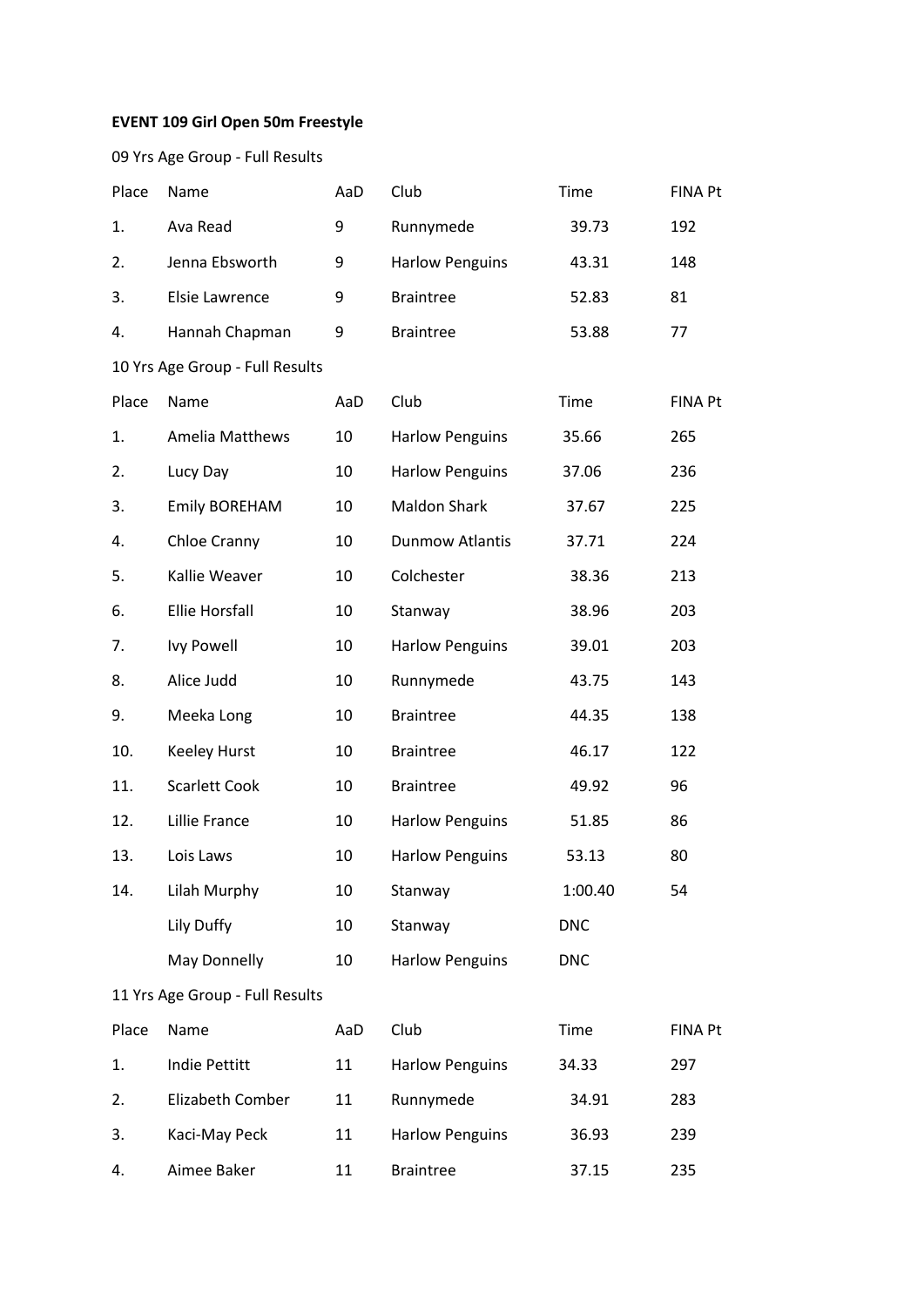| 5.    | Mya Atkins                      | 11  | <b>Braintree</b>       | 37.72      | 224            |
|-------|---------------------------------|-----|------------------------|------------|----------------|
| 6.    | Amelia Syddell                  | 11  | <b>Dunmow Atlantis</b> | 38.44      | 212            |
| 7.    | <b>Eleanor Lawrence</b>         | 11  | Dunmow Atlantis        | 38.72      | 207            |
| 8.    | Jodie Black                     | 11  | Stanway                | 38.78      | 206            |
| 9.    | Amber Thompson                  | 11  | <b>Dunmow Atlantis</b> | 39.33      | 198            |
| 10.   | <b>Isabelle Reeve</b>           | 11  | <b>Braintree</b>       | 39.37      | 197            |
| 11.   | <b>Boe Baxter</b>               | 11  | Runnymede              | 40.50      | 181            |
| 12.   | Rachael Ebsworth                | 11  | <b>Harlow Penguins</b> | 40.55      | 180            |
| 13.   | Hayley FRIEDLEIN                | 11  | <b>Maldon Shark</b>    | 41.12      | 173            |
| 14.   | <b>Emily Death</b>              | 11  | <b>Harlow Penguins</b> | 41.74      | 165            |
| 15.   | Maisie Thake                    | 11  | <b>Braintree</b>       | 42.09      | 161            |
| 16.   | Jasmyn Sampson                  | 11  | <b>Braintree</b>       | 42.98      | 151            |
| 17.   | <b>Emily Freed</b>              | 11  | Runnymede              | 43.79      | 143            |
| 18.   | Lillian Lawrence                | 11  | <b>Braintree</b>       | 44.54      | 136            |
| 19.   | <b>Elle PENNY</b>               | 11  | <b>Maldon Shark</b>    | 47.84      | 110            |
|       | Sune Van Der Sandt              | 11  | <b>Harlow Penguins</b> | <b>DNC</b> |                |
|       | 12 Yrs Age Group - Full Results |     |                        |            |                |
| Place | Name                            | AaD | Club                   | Time       | <b>FINA Pt</b> |
| 1.    | <b>Beatrice Smith</b>           | 12  | Stanway                | 30.75      | 414            |
| 2.    | <b>Olivia MORRIS</b>            | 12  | <b>Maldon Shark</b>    | 33.80      | 312            |
| 3.    | Sofia Costella                  | 12  | Runnymede              | 34.33      | 297            |
| 4.    | <b>Heloise Frost</b>            | 12  | <b>Dunmow Atlantis</b> | 34.64      | 290            |
| 5.    | Phoebe Jennings                 | 12  | <b>Braintree</b>       | 35.45      | 270            |
| 6.    | Kayla Paxton                    | 12  | <b>Braintree</b>       | 35.47      | 270            |
| 7.    | Kornelia Jagodzinska            | 12  | Runnymede              | 35.71      | 264            |
| 8.    | Freya Lynch-McKibbin            | 12  | <b>Dunmow Atlantis</b> | 36.74      | 243            |
| 9.    | Thea Rule                       | 12  | Dunmow Atlantis        | 36.79      | 242            |
| 10.   | Caitlyn Jones                   | 12  | Runnymede              | 36.89      | 240            |
| 11.   | Orla Thompson                   | 12  | Runnymede              | 36.90      | 239            |
| 12.   | <b>Orlagh Northgrave</b>        | 12  | <b>Braintree</b>       | 37.13      | 235            |
| 13.   | Heidi Cooper                    | 12  | <b>Harlow Penguins</b> | 39.22      | 199            |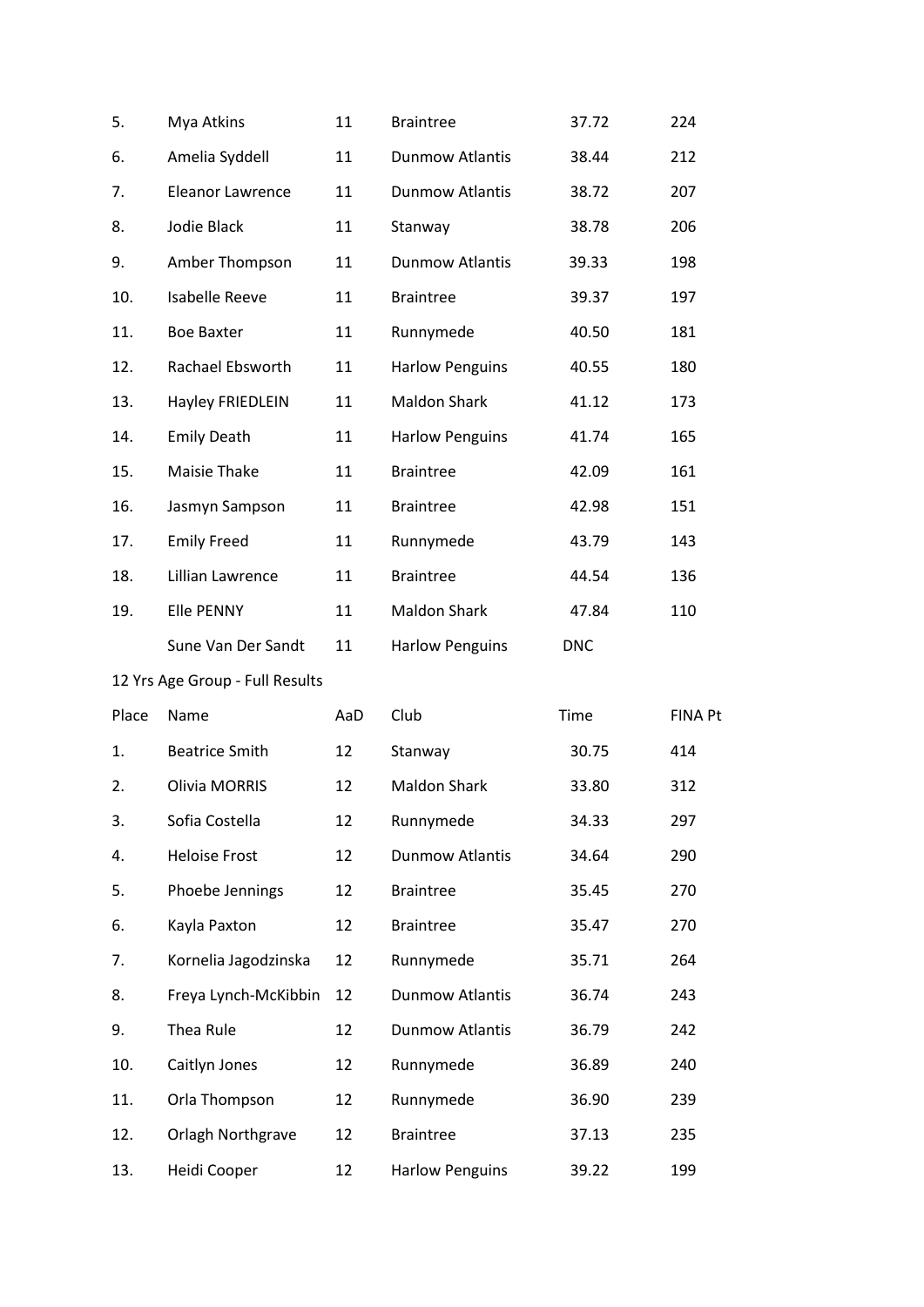| 14.   | Amber Guilder                   | 12  | <b>Braintree</b>       | 42.62 | 155            |
|-------|---------------------------------|-----|------------------------|-------|----------------|
| 15.   | Isla Munro                      | 12  | <b>Dunmow Atlantis</b> | 43.35 | 147            |
| 16.   | Amelia McCreath                 | 12  | <b>Dunmow Atlantis</b> | 43.95 | 142            |
|       | 13 Yrs Age Group - Full Results |     |                        |       |                |
| Place | Name                            | AaD | Club                   | Time  | <b>FINA Pt</b> |
| 1.    | Holly Underdown                 | 13  | <b>Braintree</b>       | 29.91 | 450            |
| 2.    | Izzy Young                      | 13  | Stanway                | 30.25 | 435            |
| 3.    | Mia Macklin                     | 13  | <b>Braintree</b>       | 31.33 | 392            |
| 4.    | Summer Buckland                 | 13  | <b>Harlow Penguins</b> | 31.55 | 383            |
| 5.    | <b>Scarlett Mercer</b>          | 13  | <b>Harlow Penguins</b> | 32.24 | 359            |
| 6.    | <b>Rosie BARTHORPE</b>          | 13  | <b>Maldon Shark</b>    | 32.47 | 352            |
| 7.    | <b>Esmee Reeve</b>              | 13  | <b>Braintree</b>       | 32.70 | 344            |
| 8.    | Freya Gordon                    | 13  | <b>Harlow Penguins</b> | 32.94 | 337            |
| 9.    | Kayleigh Peacock                | 13  | <b>Harlow Penguins</b> | 33.41 | 323            |
| 10.   | <b>Tiffany Fox</b>              | 13  | <b>Harlow Penguins</b> | 34.52 | 293            |
| 11.   | <b>Isabel Conner</b>            | 13  | Runnymede              | 35.42 | 271            |
| 12.   | Sophia Cooper                   | 13  | Stanway                | 36.60 | 245            |
| 13.   | Anna Sanders                    | 13  | <b>Dunmow Atlantis</b> | 40.60 | 180            |
| 14.   | Juliette Rouyer-Brown           | 13  | Runnymede              | 41.82 | 164            |
| 15.   | <b>Isabelle Rogers</b>          | 13  | <b>Dunmow Atlantis</b> | 42.54 | 156            |
| 16.   | Sophie CLARK                    | 13  | <b>Maldon Shark</b>    | 42.92 | 152            |
| 17.   | Lydia DOUGLAS                   | 13  | <b>Maldon Shark</b>    | 43.16 | 149            |
|       | 14 Yrs Age Group - Full Results |     |                        |       |                |
| Place | Name                            | AaD | Club                   | Time  | <b>FINA Pt</b> |
| 1.    | Isabelle Talbot                 | 14  | <b>Braintree</b>       | 30.29 | 433            |
| 2.    | Sophie Ball                     | 14  | <b>Braintree</b>       | 30.52 | 424            |
| 3.    | Kathryn Edwards                 | 14  | <b>Braintree</b>       | 31.10 | 400            |
| 4.    | Francesca Baker                 | 14  | <b>Braintree</b>       | 32.48 | 351            |
| 5.    | Valeria Jelpidiforova           | 14  | Stanway                | 33.27 | 327            |
| 6.    | Amelie Cooper                   | 14  | Stanway                | 34.36 | 297            |
| 7.    | Connie RATLEY                   | 14  | <b>Maldon Shark</b>    | 34.60 | 291            |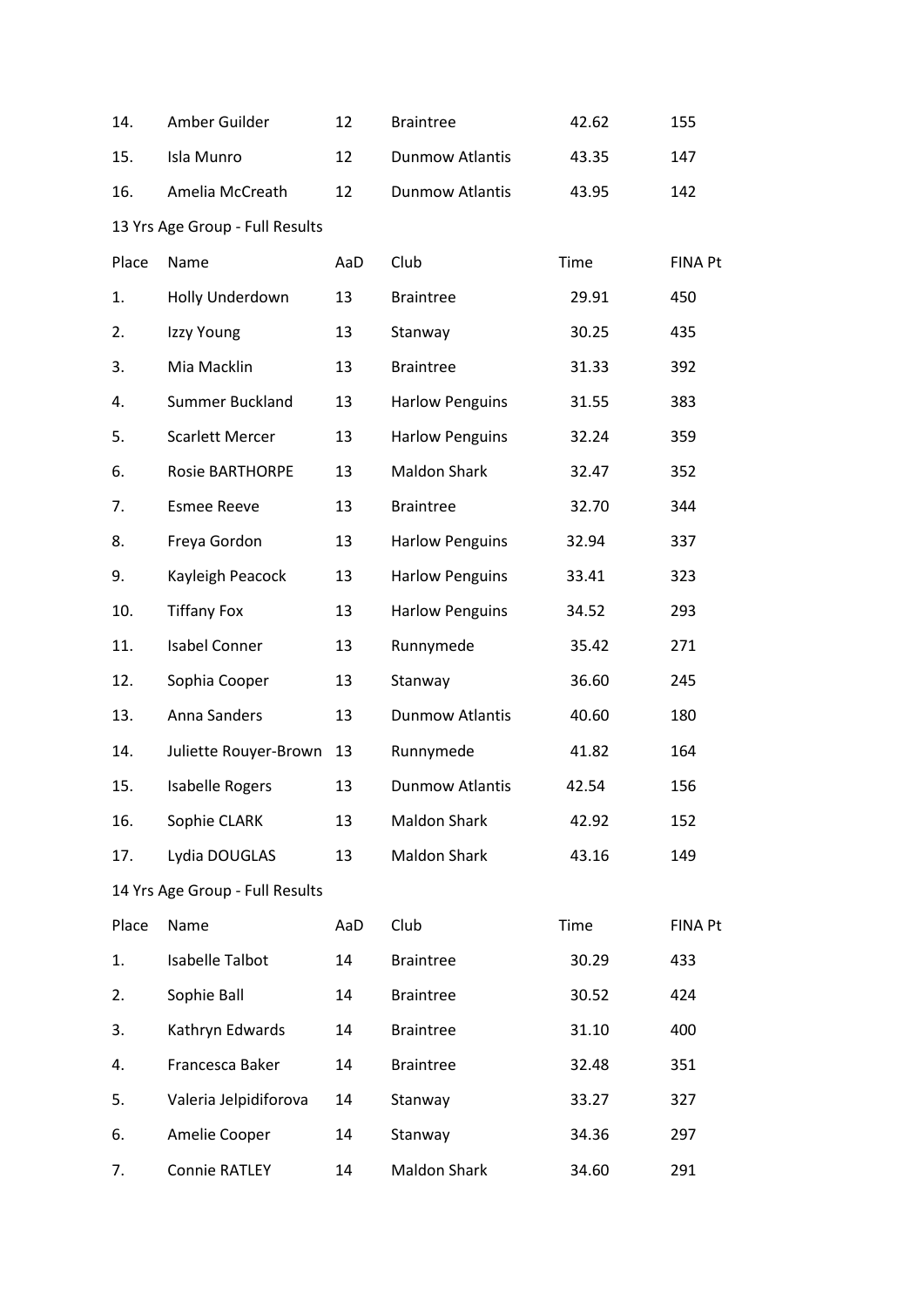| 8.    | Amelia Adair                         | 14  | <b>Dunmow Atlantis</b> | 41.73      | 165            |
|-------|--------------------------------------|-----|------------------------|------------|----------------|
|       | 15 Yrs/Over Age Group - Full Results |     |                        |            |                |
| Place | Name                                 | AaD | Club                   | Time       | <b>FINA Pt</b> |
| 1.    | <b>Rachel Sale</b>                   | 15  | Stanway                | 29.84      | 453            |
| 2.    | Darcy Coburn                         | 17  | <b>Braintree</b>       | 30.17      | 439            |
| 3.    | Robyn Quince                         | 17  | Runnymede              | 30.32      | 432            |
| 4.    | <b>Ellie Cakebread</b>               | 17  | <b>Braintree</b>       | 31.04      | 403            |
| 5.    | Marcie Aley                          | 16  | <b>Braintree</b>       | 31.39      | 389            |
| 6.    | Grace Hardison-Taylor                | 15  | <b>Braintree</b>       | 32.24      | 359            |
| 7.    | Rosie Henn                           | 16  | <b>Braintree</b>       | 32.53      | 350            |
| 8.    | Jorja Sampson                        | 15  | <b>Braintree</b>       | 32.72      | 344            |
| 9.    | Olivia Perrin                        | 15  | <b>Harlow Penguins</b> | 33.64      | 316            |
| 10.   | Lorna Quince                         | 15  | Runnymede              | 33.84      | 311            |
| 11.   | <b>Isabelle READ</b>                 | 15  | <b>Maldon Shark</b>    | 33.92      | 308            |
| 12.   | <b>Grace Black</b>                   | 15  | Stanway                | 34.20      | 301            |
|       | Francesca Jones                      | 15  | Runnymede              | <b>DNC</b> |                |
|       | Evie Jamieson                        | 15  | <b>Harlow Penguins</b> | <b>DNC</b> |                |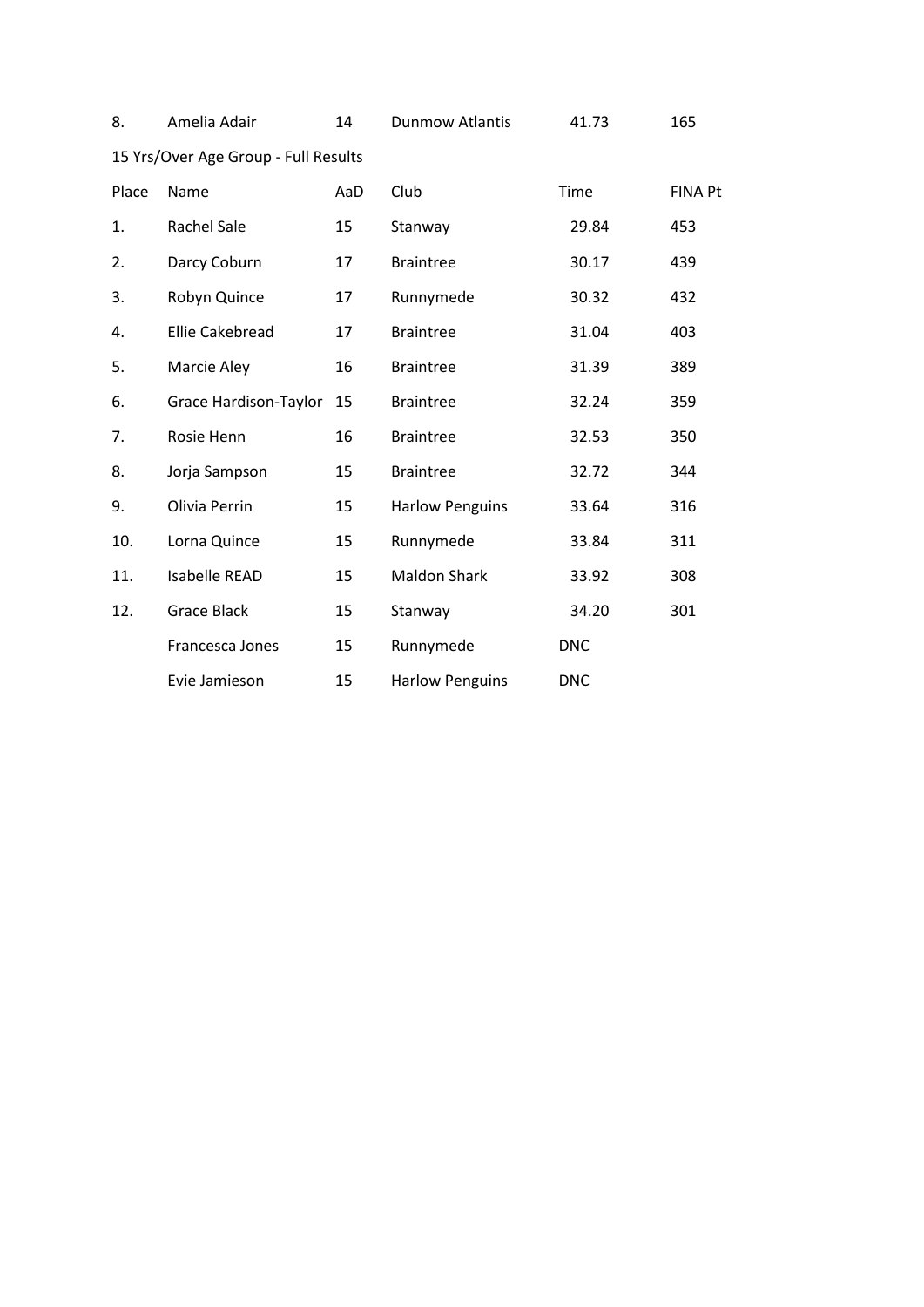### **EVENT 110 Boy Open 50m Freestyle**

| Place | Name            | AaD | Club                | Time   | <b>FINA Pt</b> |
|-------|-----------------|-----|---------------------|--------|----------------|
| 1.    | Braden Barnacle | 9   | <b>Braintree</b>    | 42.22  | 108            |
| 2.    | Ethan DAVISON   | 9   | Maldon Shark        | 42.76  | 104            |
| 3.    | Hayden Whele    | 9   | <b>Braintree</b>    | 45.49  | 87             |
| 4.    | Seth O'Leary    | 9   | Runnymede           | 54.31  | 51             |
| 5.    | Ryan Reeve      | 9   | <b>Braintree</b>    | 57.23  | 43             |
|       | Joshua Boreham  | 9   | <b>Maldon Shark</b> | DQT 1L |                |

| Place                           | Name                     | AaD | Club                   | Time  | <b>FINA Pt</b> |  |
|---------------------------------|--------------------------|-----|------------------------|-------|----------------|--|
| 1.                              | Dominik Sterbak          | 10  | <b>Harlow Penguins</b> | 39.49 | 133            |  |
| 2.                              | Arian Kurmanbayev        | 10  | <b>Dunmow Atlantis</b> | 39.53 | 132            |  |
| 3.                              | Ronnie Koppel            | 10  | <b>Dunmow Atlantis</b> | 39.90 | 128            |  |
| 4.                              | Mikolaj Jagodzinski      | 10  | Runnymede              | 40.39 | 124            |  |
| 5.                              | <b>Josh HUMPHRIES</b>    | 10  | <b>Maldon Shark</b>    | 41.16 | 117            |  |
| 11 Yrs Age Group - Full Results |                          |     |                        |       |                |  |
| Place                           | Name                     | AaD | Club                   | Time  | <b>FINA Pt</b> |  |
| 1.                              | Percy GOLDSTONE          | 11  | <b>Maldon Shark</b>    | 37.47 | 155            |  |
| 2.                              | Harvey Atkinson          | 11  | Stanway                | 38.17 | 147            |  |
| 3.                              | Jenson Rule              | 11  | <b>Dunmow Atlantis</b> | 38.56 | 142            |  |
| 4.                              | George MARSHALL          | 11  | <b>Maldon Shark</b>    | 40.36 | 124            |  |
| 5.                              | <b>Reuben Walters</b>    | 11  | Runnymede              | 40.60 | 122            |  |
| 6.                              | Asa Stephens             | 11  | <b>Dunmow Atlantis</b> | 41.55 | 114            |  |
| 7.                              | <b>Caleb Roberts</b>     | 11  | <b>Dunmow Atlantis</b> | 42.14 | 109            |  |
| 8.                              | <b>Isaac Bissell</b>     | 11  | Runnymede              | 42.88 | 103            |  |
| 9.                              | Benjamin Holland         | 11  | <b>Braintree</b>       | 43.49 | 99             |  |
| 10.                             | Joshua Nix               | 11  | Runnymede              | 43.88 | 96             |  |
| 11.                             | Alby Jamieson            | 11  | <b>Harlow Penguins</b> | 46.17 | 83             |  |
| 12.                             | <b>Bradley Rawlinson</b> | 11  | <b>Braintree</b>       | 48.01 | 74             |  |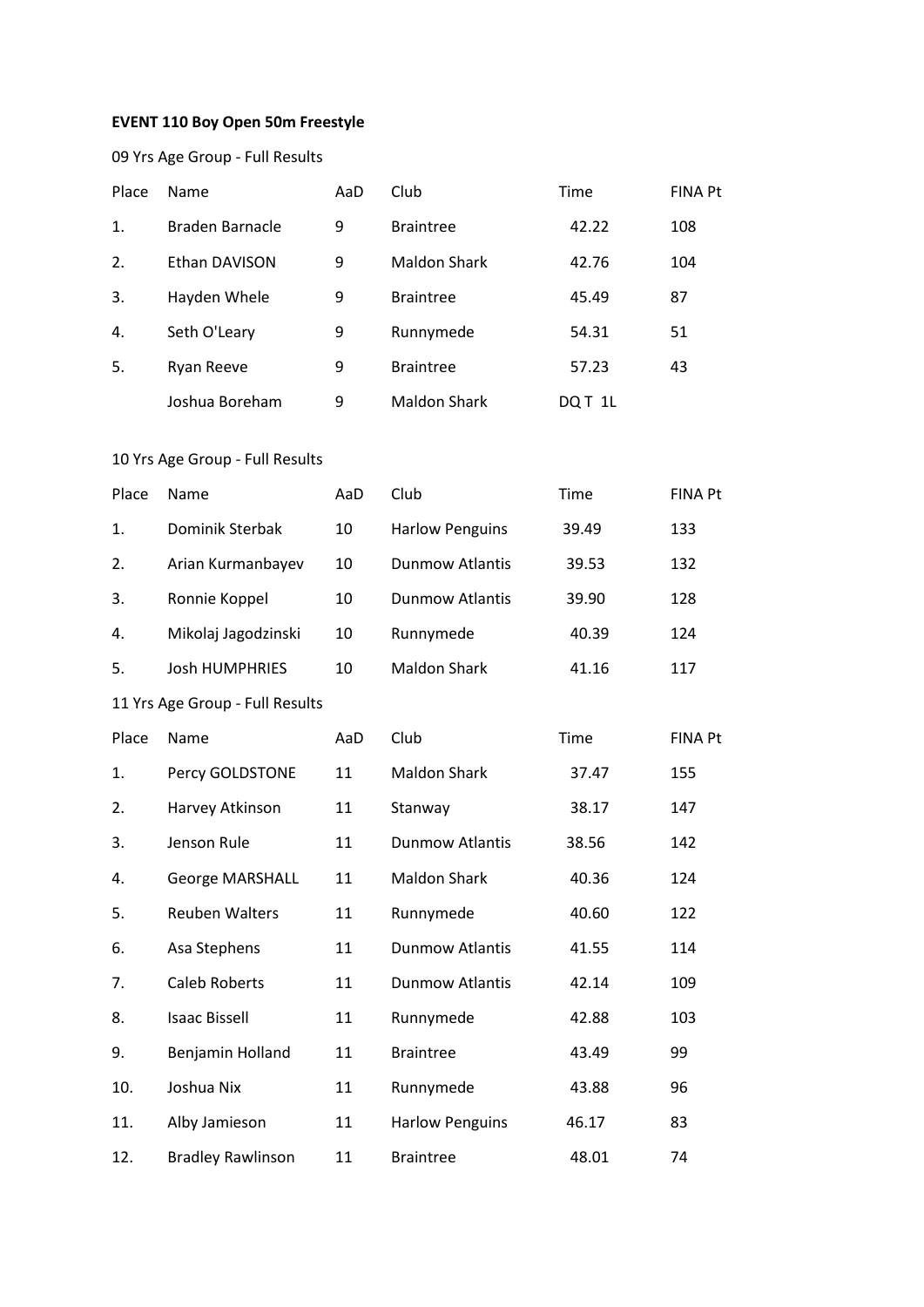| Place                           | Name                      | AaD | Club                   | Time  | <b>FINA Pt</b> |  |
|---------------------------------|---------------------------|-----|------------------------|-------|----------------|--|
| 1.                              | Maxim Szarvadi            | 12  | <b>Harlow Penguins</b> | 30.68 | 283            |  |
| 2.                              | <b>Bradley HUMPHRIES</b>  | 12  | <b>Maldon Shark</b>    | 32.72 | 233            |  |
| 3.                              | Rares Branisteanu         | 12  | <b>Harlow Penguins</b> | 34.39 | 201            |  |
| 4.                              | Joshua Eldridge           | 12  | <b>Braintree</b>       | 34.97 | 191            |  |
| 5.                              | <b>Vincent Coombes</b>    | 12  | <b>Braintree</b>       | 35.05 | 190            |  |
| 6.                              | <b>Hudson Barnacle</b>    | 12  | <b>Braintree</b>       | 35.88 | 177            |  |
| 7.                              | <b>Josh Hurst</b>         | 12  | <b>Braintree</b>       | 36.34 | 170            |  |
| 8.                              | <b>Stanley Owen</b>       | 12  | Runnymede              | 36.38 | 170            |  |
| 9.                              | <b>Theodore Perrin</b>    | 12  | <b>Harlow Penguins</b> | 37.45 | 155            |  |
| 10.                             | Liam Hurst                | 12  | <b>Braintree</b>       | 37.80 | 151            |  |
| 11.                             | Rhys Lawn                 | 12  | Runnymede              | 38.14 | 147            |  |
| 12.                             | <b>Hudson WILLIAMS</b>    | 12  | <b>Maldon Shark</b>    | 38.49 | 143            |  |
| 13.                             | Oscar Bainbridge          | 12  | <b>Dunmow Atlantis</b> | 39.34 | 134            |  |
| 14.                             | <b>Valentino Sanders</b>  | 12  | <b>Dunmow Atlantis</b> | 42.59 | 106            |  |
| 15.                             | Enrique Herbert-Moreno 12 |     | Runnymede              | 44.29 | 94             |  |
| 13 Yrs Age Group - Full Results |                           |     |                        |       |                |  |
| Place                           | Name                      | AaD | Club                   | Time  | <b>FINA Pt</b> |  |
| 1.                              | Joshua Parker             | 13  | <b>Braintree</b>       | 28.10 | 369            |  |
| 2.                              | <b>Ben HUMPHRIES</b>      | 13  | <b>Maldon Shark</b>    | 30.55 | 287            |  |
| 3.                              | Jeremy Brailsford         | 13  | Maldon Shark           | 31.04 | 273            |  |
| 4.                              | Daniel Pirie              | 13  | <b>Braintree</b>       | 32.09 | 247            |  |
| 5.                              | Liam Clark                | 13  | Runnymede              | 33.17 | 224            |  |
| 6.                              | James Bull                | 13  | <b>Harlow Penguins</b> | 33.41 | 219            |  |
| 7.                              | Alfie SHANKSTER           | 13  | <b>Maldon Shark</b>    | 34.33 | 202            |  |
| 8.                              | Joe Johnston              | 13  | Stanway                | 34.94 | 192            |  |
| 9.                              | Dylan Wilson              | 13  | <b>Dunmow Atlantis</b> | 35.11 | 189            |  |
| 10.                             | Alfie Grimmette           | 13  | <b>Dunmow Atlantis</b> | 35.72 | 179            |  |
| 11.                             | Hayden Kern               | 13  | <b>Braintree</b>       | 36.32 | 171            |  |
| 12.                             | Marley Koppel             | 13  | <b>Dunmow Atlantis</b> | 38.25 | 146            |  |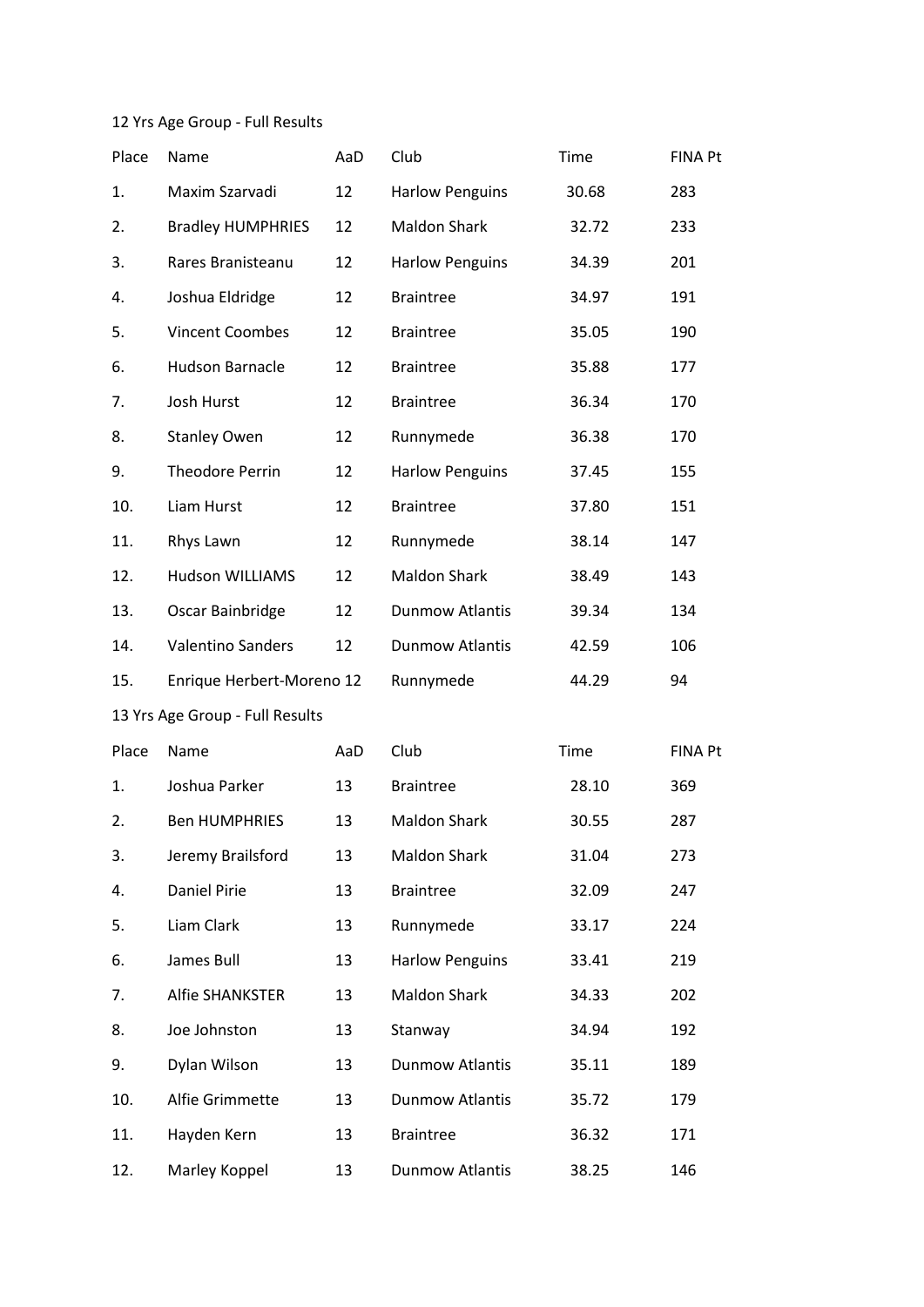| 13.   | <b>Finlay Pipe</b>                   | 13  | <b>Braintree</b>       | 38.37      | 145            |
|-------|--------------------------------------|-----|------------------------|------------|----------------|
| 14.   | Alfie Warrington                     | 13  | Stanway                | 48.42      | 72             |
| 15.   | Jacob Dessoy                         | 13  | Runnymede              | 52.50      | 56             |
|       | Alistair Mizon                       | 13  | <b>Braintree</b>       | <b>DNC</b> |                |
|       | 14 Yrs Age Group - Full Results      |     |                        |            |                |
| Place | Name                                 | AaD | Club                   | Time       | <b>FINA Pt</b> |
| 1.    | Collin Okusaga                       | 14  | <b>Braintree</b>       | 28.09      | 369            |
| 2.    | Albert Orley                         | 14  | <b>Braintree</b>       | 28.29      | 361            |
| 3.    | Louis Brown                          | 14  | Runnymede              | 28.90      | 339            |
| 4.    | Nathaniel Coburn                     | 14  | <b>Braintree</b>       | 30.32      | 293            |
| 5.    | <b>Thomas Moody</b>                  | 14  | <b>Harlow Penguins</b> | 30.73      | 282            |
| 6.    | <b>Oliver CLARK</b>                  | 14  | <b>Maldon Shark</b>    | 31.03      | 274            |
| 7.    | Max Headley                          | 14  | <b>Braintree</b>       | 31.35      | 265            |
| 8.    | <b>Michael Mannix</b>                | 14  | <b>Harlow Penguins</b> | 31.46      | 263            |
| 9.    | <b>Dylan Robins</b>                  | 14  | <b>Braintree</b>       | 32.13      | 247            |
| 10.   | <b>Oliver Mizon</b>                  | 14  | <b>Braintree</b>       | 32.96      | 228            |
|       | Jake WYDELL                          | 14  | <b>Maldon Shark</b>    | <b>DNC</b> |                |
|       | 15 Yrs/Over Age Group - Full Results |     |                        |            |                |
| Place | Name                                 | AaD | Club                   | Time       | <b>FINA Pt</b> |
| 1.    | Jamie Hartnup                        | 16  | <b>Braintree</b>       | 26.47      | 441            |
| 2.    | Daniel Parker                        | 16  | <b>Braintree</b>       | 26.98      | 417            |
| 3.    | <b>Edmund Beaton</b>                 | 22  | <b>Braintree</b>       | 27.29      | 403            |
| 4.    | <b>Harold Edwards</b>                | 16  | <b>Braintree</b>       | 27.44      | 396            |
| 5.    | Robert Elliston                      | 15  | <b>Braintree</b>       | 27.47      | 395            |
| 6.    | Ethan May                            | 16  | <b>Harlow Penguins</b> | 27.89      | 377            |
| 7.    | James Hursey                         | 17  | <b>Harlow Penguins</b> | 27.96      | 374            |
| 8.    | <b>Finley Petts</b>                  | 15  | <b>Braintree</b>       | 28.08      | 370            |
| 9.    | Samuel Rennie                        | 18  | <b>Braintree</b>       | 28.13      | 368            |
| 10.   | <b>Matthew Pack</b>                  | 17  | <b>Braintree</b>       | 28.76      | 344            |
| 11.   | Thomas Underdown                     | 15  | <b>Braintree</b>       | 28.97      | 336            |
| 12.   | Jack Read                            | 16  | Runnymede              | 29.25      | 327            |